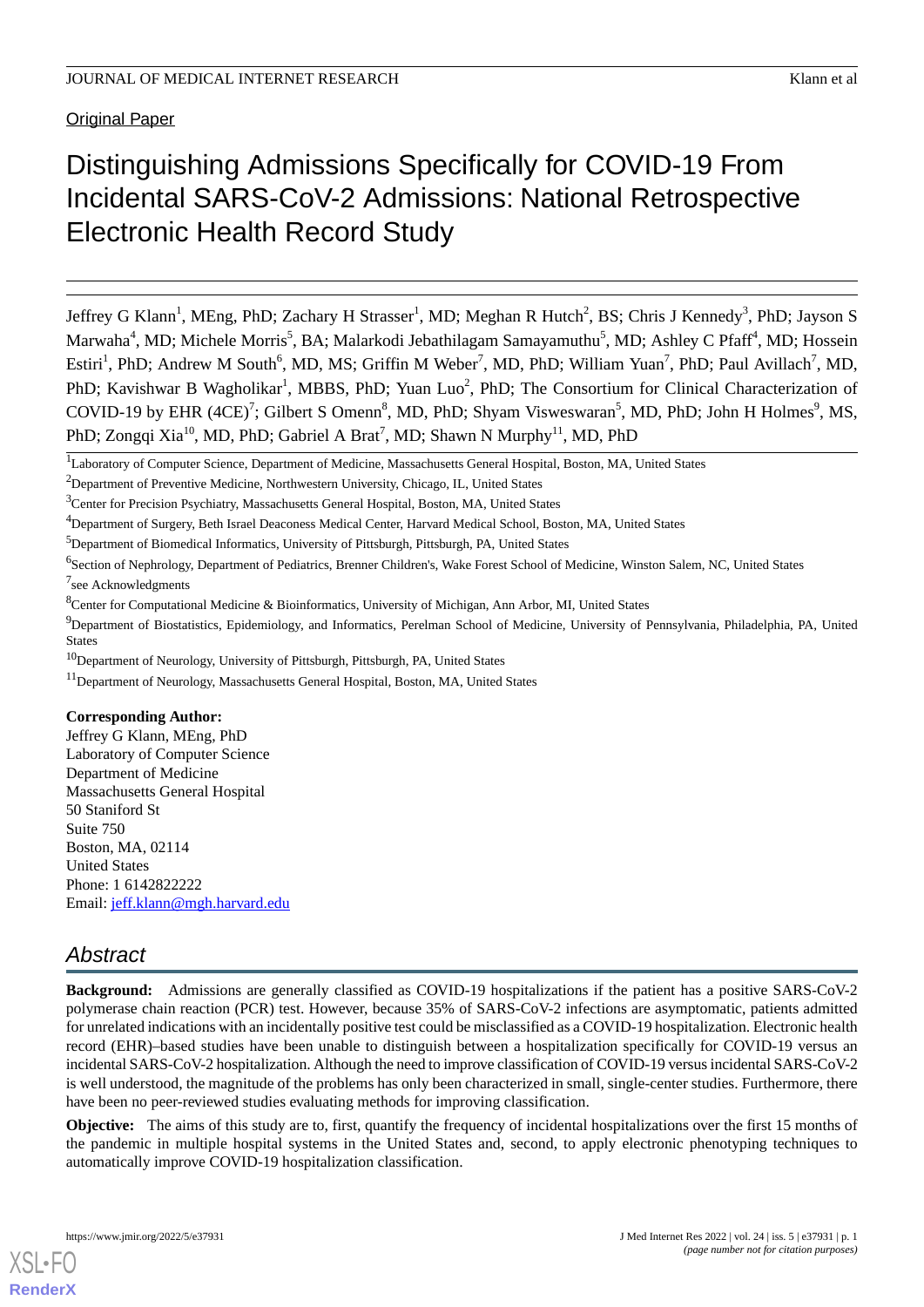**Methods:** From a retrospective EHR-based cohort in 4 US health care systems in Massachusetts, Pennsylvania, and Illinois, a random sample of 1123 SARS-CoV-2 PCR-positive patients hospitalized from March 2020 to August 2021 was manually chart-reviewed and classified as "admitted with COVID-19" (incidental) versus specifically admitted for COVID-19 ("for COVID-19"). EHR-based phenotyping was used to find feature sets to filter out incidental admissions.

**Results:** EHR-based phenotyped feature sets filtered out incidental admissions, which occurred in an average of 26% of hospitalizations (although this varied widely over time, from 0% to 75%). The top site-specific feature sets had 79%-99% specificity with 62%-75% sensitivity, while the best-performing across-site feature sets had 71%-94% specificity with 69%-81% sensitivity.

**Conclusions:** A large proportion of SARS-CoV-2 PCR-positive admissions were incidental. Straightforward EHR-based phenotypes differentiated admissions, which is important to assure accurate public health reporting and research.

*(J Med Internet Res 2022;24(5):e37931)* doi: **[10.2196/37931](http://dx.doi.org/10.2196/37931)** 

#### **KEYWORDS**

COVID-19; medical informatics; public health; phenotype; electronic health records; clinical research informatics; health data; SARS-CoV-2; patient data; health care

# *Introduction*

Despite the ongoing COVID-19 pandemic and the dozens of research groups and consortia worldwide that continue to utilize clinical data available in electronic health records (EHRs), critical gaps remain in both our understanding of COVID-19 and how to accurately predict poor outcomes, including hospitalization and mortality [\[1](#page-15-0)-[4\]](#page-15-1).

One of the most prominent gaps in the field is how to distinguish hospital admissions specifically for COVID-19-related indications (eg, severe disease with respiratory failure) from an incidentally positive SARS-CoV-2 polymerase chain reaction (PCR) test in admissions for an unrelated reason (eg, a broken leg). Approximately 800,000 new SARS-CoV-2 cases are being reported daily, and approximately 150,000 patients are hospitalized with a positive SARS-CoV-2 PCR test [[5\]](#page-15-2). Misclassification of incidental COVID-19 during hospitalizations is common [[5\]](#page-15-2) and raises research and public health concerns. For example, deleterious effects on health care system resource disbursement or utilization as well as on local and regional social and economic structure and function can result from inaccurate reporting of incidental cases of SARS-CoV-2.

Misclassification in research studies occurs because patients are usually considered COVID-19 patients if they have a recent positive SARS-CoV-2 PCR test or the *International Classification of Diseases, Tenth Revision* (ICD-10) diagnosis code U07, which, according to guidelines, is equivalent to a positive test [[6\]](#page-15-3). This approach has been used in most COVID-19 studies published to date [[7](#page-15-4)[,8](#page-16-0)] and is in line with Centers of Disease Control and Prevention (CDC) guidelines, which treat positive SARS-CoV-2 PCR tests as confirmed cases [[9\]](#page-16-1). Given that at least 35% of SARS-CoV-2 cases are asymptomatic, patients seeking unrelated care are erroneously classified as COVID hospitalizations [\[10](#page-16-2)-[14\]](#page-16-3). The magnitude of this misclassification has increased over time as health care systems began to be less restrictive after the second wave and elective surgeries were again performed starting in the second quarter of 2021.

A potential solution is EHR-based phenotyping, which identifies patient populations of interest based on proxies derived from

EHR observations. EHR phenotypes are developed by first performing manual chart review to classify cases and then applying a machine learning or statistical reasoning method to the EHR data to create an explainable predictive model [\[15](#page-16-4),[16\]](#page-16-5). For example, a phenotyping study of bipolar disorder found that true bipolar disorder is correlated with a set of several EHR features [[17\]](#page-16-6). Our previous work validated a "severe COVID-19" phenotype in the Consortium for Clinical Characterization of COVID-19 by EHR (4CE) network using both chart review and comparison across sites [\[18](#page-16-7),[19\]](#page-16-8). 4CE is a diverse international network of over 300 hospitals engaged in collaborative COVID-19 research [\[2](#page-15-5),[20](#page-16-9)[,21](#page-16-10)].

The Massachusetts Department of Public Health has recently begun using a simple phenotype to report COVID-19 hospitalizations [[22,](#page-16-11)[23](#page-16-12)]. Although it is based on treatment recommendations and not a gold standard, it illustrates the interest in EHR-based phenotyping for COVID-19.

In this study, we utilized EHR data from 60 hospitals across 4 US health care systems in 4CE, combined with clinical expertise, data analytics, and manual EHR chart review, to determine whether patients admitted to the hospital and who had a positive SARS-CoV-2 PCR test were hospitalized for COVID-19 (for-COVID-19 group) or were admitted for a different indication and simply had an incidental positive test (admitted-with-COVID-19 group).

# *Methods*

#### **Sites**

We selected a sample of 4 4CE sites across the United States to participate in the development of our for-COVID-19 hospitalization phenotype. These sites included the Beth Israel Deaconess Medical Center (BIDMC), Mass General Brigham (MGB), Northwestern University (NWU), and the University of Pittsburgh/University of Pittsburgh Medical Center (UPITT). Each site involved at least 1 *clinical* expert (for chart review and manual annotation) and 1 *data analytics* expert (to apply various analytic filtering approaches). Eligible patients for this study were those included in the 4CE COVID-19 cohort: all hospitalized patients (pediatric and adult) with their first positive SARS-CoV-2 PCR test 7 days before to 14 days after hospitalization [\[2](#page-15-5)].

```
XS\cdotFC
RenderX
```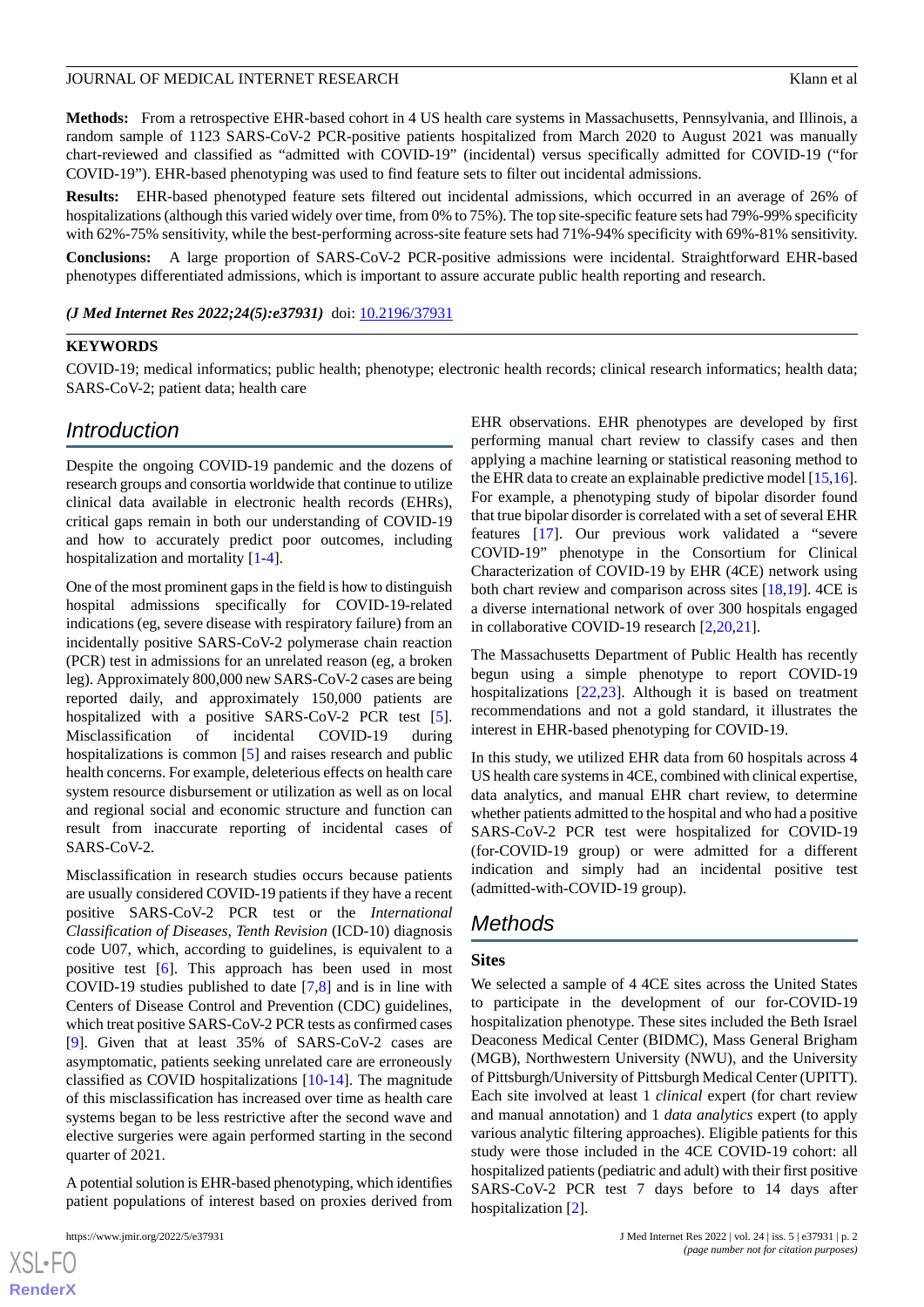#### **Chart Review**

Each development site randomly sampled an equal number of admissions in each quarter (BIDMC, MGB) or month (NWU, UPITT) from their cohort of SARS-CoV-2 PCR-positive patients over the period of March 2020 until at least March 2021 (N=1123). Clinical experts reviewed the charts in the EHRs and recorded whether these patients were admitted for COVID-19-related reasons, as defined later. The total number of chart reviews per site was somewhat variable and determined by availability of the clinical experts. Participating sites and the number of chart reviews are listed in [Table 1.](#page-2-0)

To develop chart review criteria, a 4CE subgroup met during March-July 2021. The group consists of about 20 researchers in 4CE, with a mixture of physicians, medical informaticians, and data scientists. In the process, dozens of real patient charts were considered, and edge cases were discussed until consensus was reached on the minimal chart review necessary to determine the reason a patient was hospitalized.

<span id="page-2-0"></span>Based on the developed criteria, chart reviewers (1 per site, except at the BIDMC, where there were 2) classified the patients based on review of primarily the admission note, discharge summary (or death note), and laboratory values for the hospitalization. Each site had Institutional Review Board (IRB) approval to view the charts locally, and only deidentified aggregate summaries were presented to the subgroup. Each site summarized the chart reviews in a spreadsheet that was then linked to the site's 4CE EHR data, wherein medical record numbers were replaced with 4CE's patient pseudoidentifiers, and criteria classifications were coded as an integer. The 4CE EHR data set is a COVID-19-related subset of raw EHR data consisting of selected laboratory test, medication, and procedure categories and all available ICD-10 diagnosis codes. The data dictionary is explained in more detail in [Multimedia Appendix](#page-15-6) [1.](#page-15-6) The chart review process is presented visually in steps 1-5 of [Figure 1](#page-3-0).

We developed an R script (R Core Team) at the MGB to perform basic data summarization. This did the following: calculated chart review summary statistics, aggregated data on ICD-10 diagnosis codes used during the hospitalization to compare to the chart review classification, and generated a bubble plot that visualizes the change in proportion of hospitalizations, specifically for COVID-19, among all chart reviews over the course of the pandemic, by month. A trendline was fitted with locally estimated scatterplot smoothing (loess) regression using ggplot2 and was weighted by the number of chart reviews performed that month. Each participating health care site ran the R script on its chart-reviewed patient cohort.

**Table 1.** Participating health care systems' overall characteristics and the number and period of chart reviews performed for this study.

| Participating site       | Hospitals, n | Inpatient discharges per year, n | Number of chart reviews per-<br>formed, n | Chart review time period, start<br>date-end date |
|--------------------------|--------------|----------------------------------|-------------------------------------------|--------------------------------------------------|
| BIDMC <sup>a</sup>       |              | 40,752                           | 400                                       | March 2020-March 2021                            |
| MGB <sup>b</sup>         | 10           | 163.521                          | 406                                       | March 2020-July 2021                             |
| NWU <sup>c</sup>         | 10           | 103,279                          | 70                                        | March 2020-February 2021                         |
| <b>UPITT<sup>d</sup></b> | 39           | 369,300                          | 247                                       | April 2020-August 2021                           |

<sup>a</sup>BIDMC: Beth Israel Deaconess Medical Center.

<sup>b</sup>MGB: Mass General Brigham.

<sup>c</sup>NWU: Northwestern University.

<sup>d</sup>UPITT: University of Pittsburgh/University of Pittsburgh Medical Center.

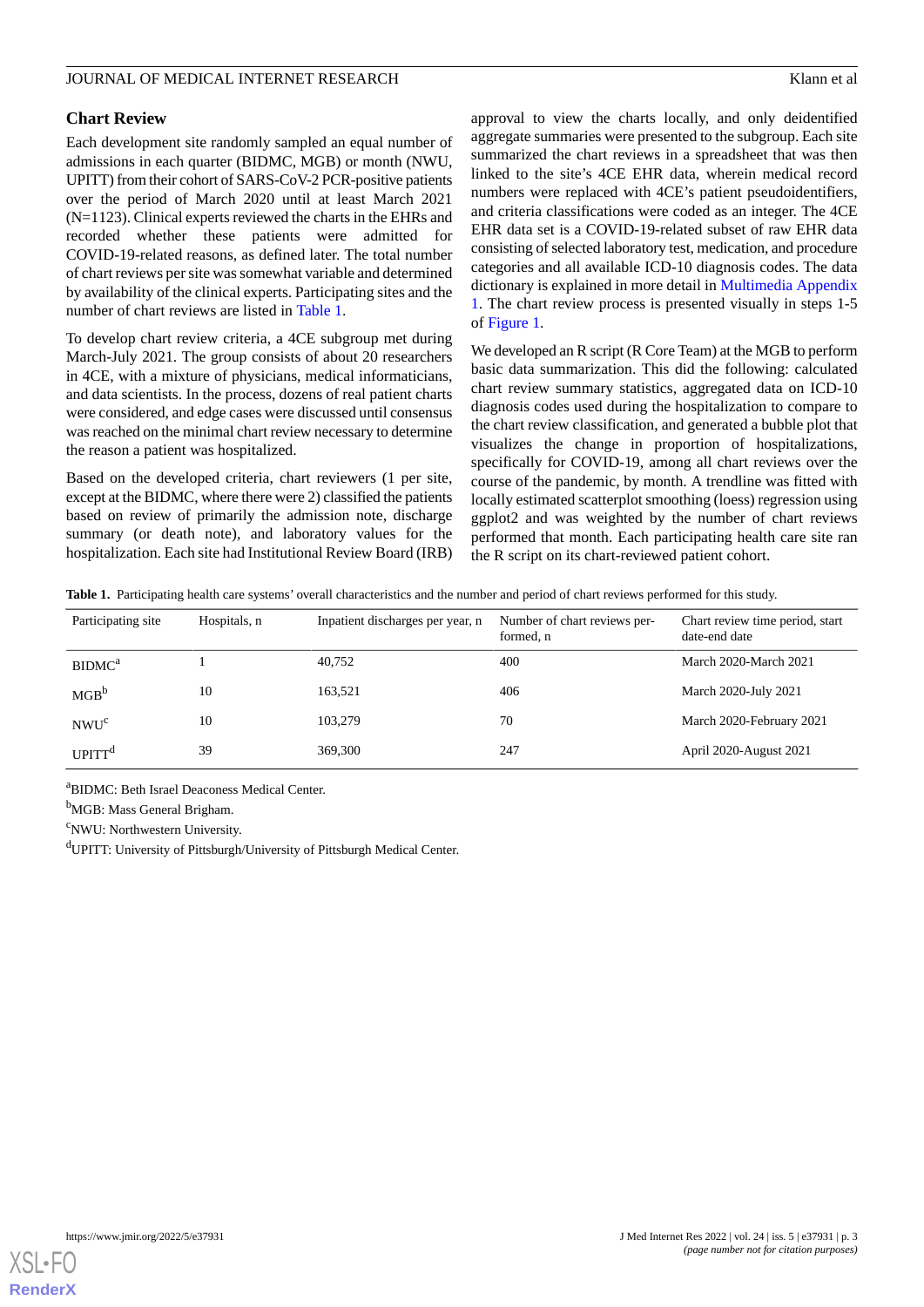<span id="page-3-0"></span>**Figure 1.** The chart review process. (1-2) At each site, an equal number of patients admitted with a positive SARS-CoV-2 PCR test were sampled by quarter or by month. (3-4) A chart reviewer at the site examined primarily the admission note, discharge summary (or death note), and laboratory values for the hospitalization to classify as admitted for COVID-19, incidental SARS-CoV2, or uncertain. (5-6) These classifications were then merged with 4CE EHR data for use with shared analytic scripts in R. (7-8) The top phenotypes at each site output by the data mining algorithm were summarized, and this was used to manually construct feature sets to be used across sites by selecting components that appeared in step 7 at multiple sites. (9) The performance over time of the top multisite phenotypes was visualized. 4CE: Consortium for Clinical Characterization of COVID-19 by EHR; EHR: electronic health record; ICD-10: International Classification of Diseases, Tenth Revision; PCR: polymerase chain reaction.



# **Phenotypes Using Hospital System Dynamics Phenotyping**

We developed an algorithm as an R script to choose phenotypes of admissions specifically for COVID-19, using established hospital dynamics measures of ordering/charting patterns in the EHRs (eg, presence of laboratory tests rather than laboratory results) [\[16](#page-16-5),[24\]](#page-16-13). The algorithm uses a variation of the Apriori item set–mining algorithm [[25](#page-16-14)[,26](#page-16-15)]. Apriori, which has been utilized in other EHR studies, uses a hill-climbing approach to find iteratively larger item sets that meet some summary statistic constraint [\[27](#page-16-16),[28\]](#page-16-17). Apriori, like other market basket analyses, is advantageous when the labeled data are small, because it discovers statistical properties of the underlying data, rather than developing a separate predictive model that must be evaluated. Therefore, it does not require a data split between a training and a test set, which would further limit the sample size. The original algorithm chose rules that maximized the positive predictive value (PPV) and had at least a minimum prevalence in the data set. More recent variants use other summary statistics [\[29](#page-17-0)] because the PPV, which measures the likelihood a positive is a true positive, is highly affected by population prevalence (which shifts dramatically over time with COVID-19). Therefore, our algorithm used sensitivity and specificity. A visual representation of our algorithm is shown in [Figure 2.](#page-4-0) Item sets of size 1 are chosen that meet certain minimum prediction thresholds, and then these are combined

 $X$ SL•F **[RenderX](http://www.renderx.com/)** into item sets of size 2 and again filtered by the thresholds, and so forth up to a maximum item set size.

We applied our algorithm to find patterns in 4CE EHR data at each site using the presence of medications, laboratory tests, and diagnoses to select the best phenotypes. (Laboratory test results are included in the 4CE data set but were not included in this analysis, because it does not fit with the principles of hospital system dynamics [HSD].) We further compared the output at each site to see whether there were similarities (eg, transfer learning was applicable). We considered 2 cases: data that would be available in near-real time during a hospitalization (laboratory tests) and data that would be available for a retrospective analysis (including laboratory and medication facts and diagnosis codes, which are usually not coded until after discharge).

Sites exported phenotypes with sensitivity of at least 0.60, ordered by specificity in descending order. (Site B applied a slightly lower sensitivity threshold because no phenotypes with sensitivity of at least 0.60 were available.) Specificity was chosen as the sorting variable because it measures the phenotype's ability to detect and remove incidental SARS-CoV-2 admissions—a good measure of overall performance. Sensitivity, in contrast, measures the ability to select for-COVID-19 admissions, which can be easily maximized by simply selecting all patients. Groups of phenotypes were manually summarized into conjunctive normal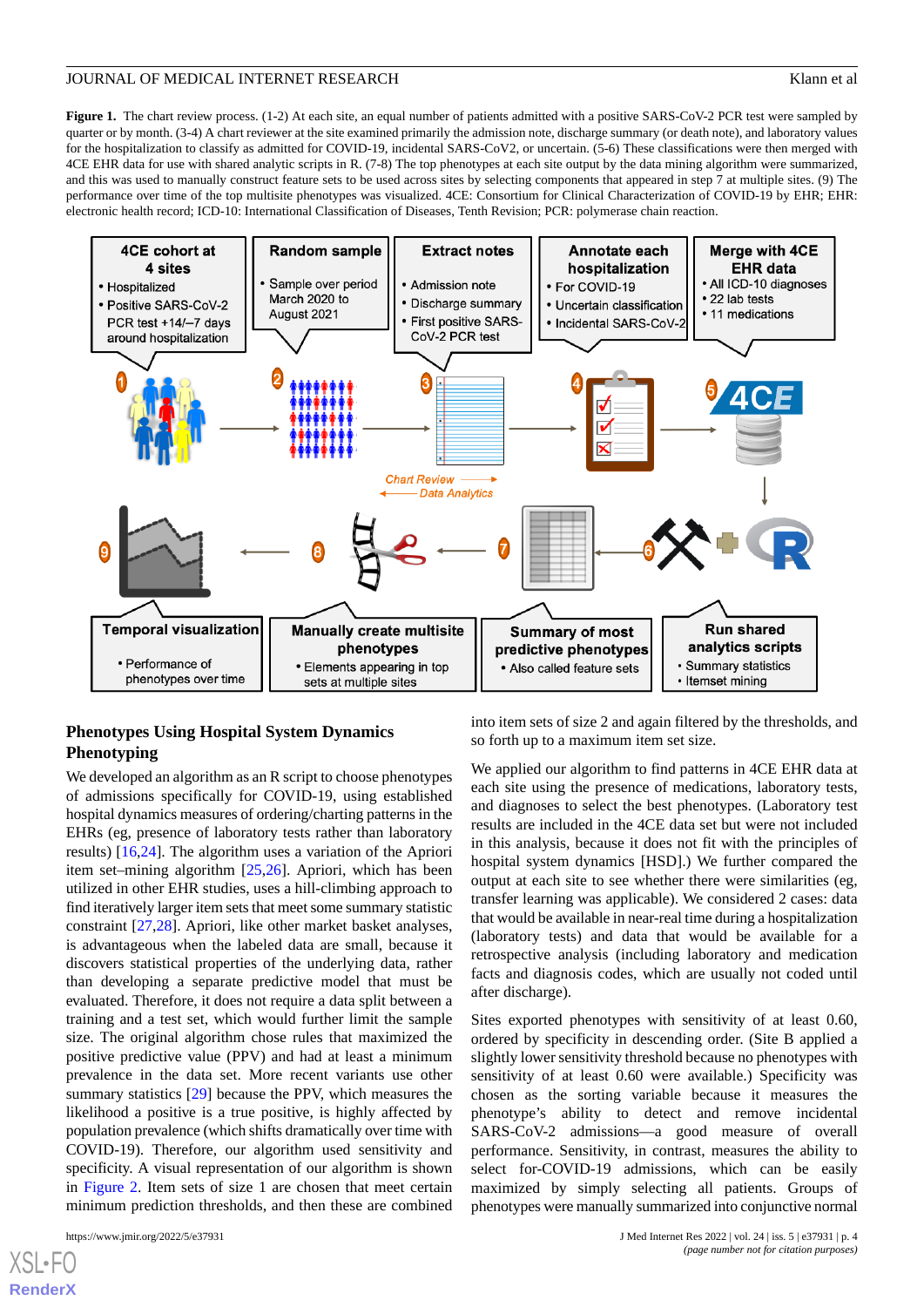form by combining AND and OR phenotypes at each site, when possible, and reporting a sensitivity and specificity range for the final combined phenotype. We excluded feature sets that were more complex but with the same performance as a simpler feature set.

We also ran our phenotyping program to find the most predictive individual features at each site during every 6-month period of the pandemic, beginning January 2020. This analysis allowed us to examine the trend of HSD as the pandemic progressed.

The final piece of analysis involved selecting multisite phenotypes and plotting their performance over time. First, we selected the features that appeared at multiple sites from the best phenotypes at each site. We used these to manually construct multisite phenotypes. We optimized these using MGB data by manually adding/removing OR components based on performance, because adding too many OR components degrades the specificity. We ran these constructed phenotypes at each site to ascertain their performance characteristics.

This data-mining process can be seen visually in [Figure 1](#page-3-0), steps 6-8.

<span id="page-4-0"></span>Figure 2. Design of the phenotyping algorithm. Predictive feature sets of iteratively larger size were selected based on their sensitivity and specificity in correctly identifying COVID-19-specific admissions using 4CE EHR data and chart reviews. We chose the following parameters after testing various thresholds at all 4 sites: AND feature sets,  $x=0.40$ ,  $y=0.20$ ,  $p=0.30$ ; OR feature sets  $x=0.10$ ,  $y=0.50$ ,  $p=0.20$ ; and single features:  $x=y=p=0$ . 4CE: Consortium for Clinical Characterization of COVID-19 by EHR; EHR: electronic health record.



#### **Temporal Visualization of Phenotypes**

We also developed a temporal visualization used at each site (step 9 of [Figure 1](#page-3-0)). The visualization shows 3 lines: a solid line showing the total number of patients in the site's 4CE cohort (ie, admitted with a positive SARS-CoV-2 PCR test), a dashed line showing the total number of those patients after filtering to select patients admitted specifically for COVID-19 (ie, removing all patients who do not meet the phenotyping feature set criteria), and a dotted line showing the difference between the solid line and the dashed line (ie, patients removed from the cohort in the dashed line). Dots on the graph visualize the performance on the chart-reviewed cohort. Green dots on each line show patients who were correctly classified by the phenotype, according to the chart review. Likewise, orange dots on each line show incorrect classifications. Dot size is proportional to the number of chart reviews.

Importantly, all review and analysis were performed by local experts at each site, and only the final aggregated results were submitted to a central location for finalization. This approach is a hallmark of 4CE—keeping data close to local experts and only sharing aggregated results. It reduces regulatory complexity around data sharing and keeps those who know the data best involved in the analysis.

All our software tools were implemented as R programs. They were developed at the MGB and tested by all 4 sites. The code is available as open source [[30\]](#page-17-1).

#### **Ethical Considerations**

IRB approval was obtained at the BIDMC (#2020P000565), the MGB (#2020P001483), the UPITT (STUDY20070095), and the NWU (STU00212845). Participant informed consent was waived by each IRB because the study involved only retrospective data and no individually identifiable data were share outside of each site's local study team. Site names were anonymized (to sites A, B, C, and D) to comply with hospital privacy policies. At the MGB and the BIDMC, any counts of patients were blurred with a random number +/–3 before being shared centrally. Our previous work shows that for large counts, pooling blurred counts has minimal impact on the overall accuracy of the statistics  $[31]$  $[31]$ . At all sites, any counts  $\langle 3 \rangle$  were censored. All other statistics (eg, percentages, differences, CIs, *P* values) were preserved.

# *Results*

#### **Chart Review**

The final chart review criteria are shown in [Table 2.](#page-5-0) (See the Methods section for details.) Across the 4 sites, 764 (68%) of

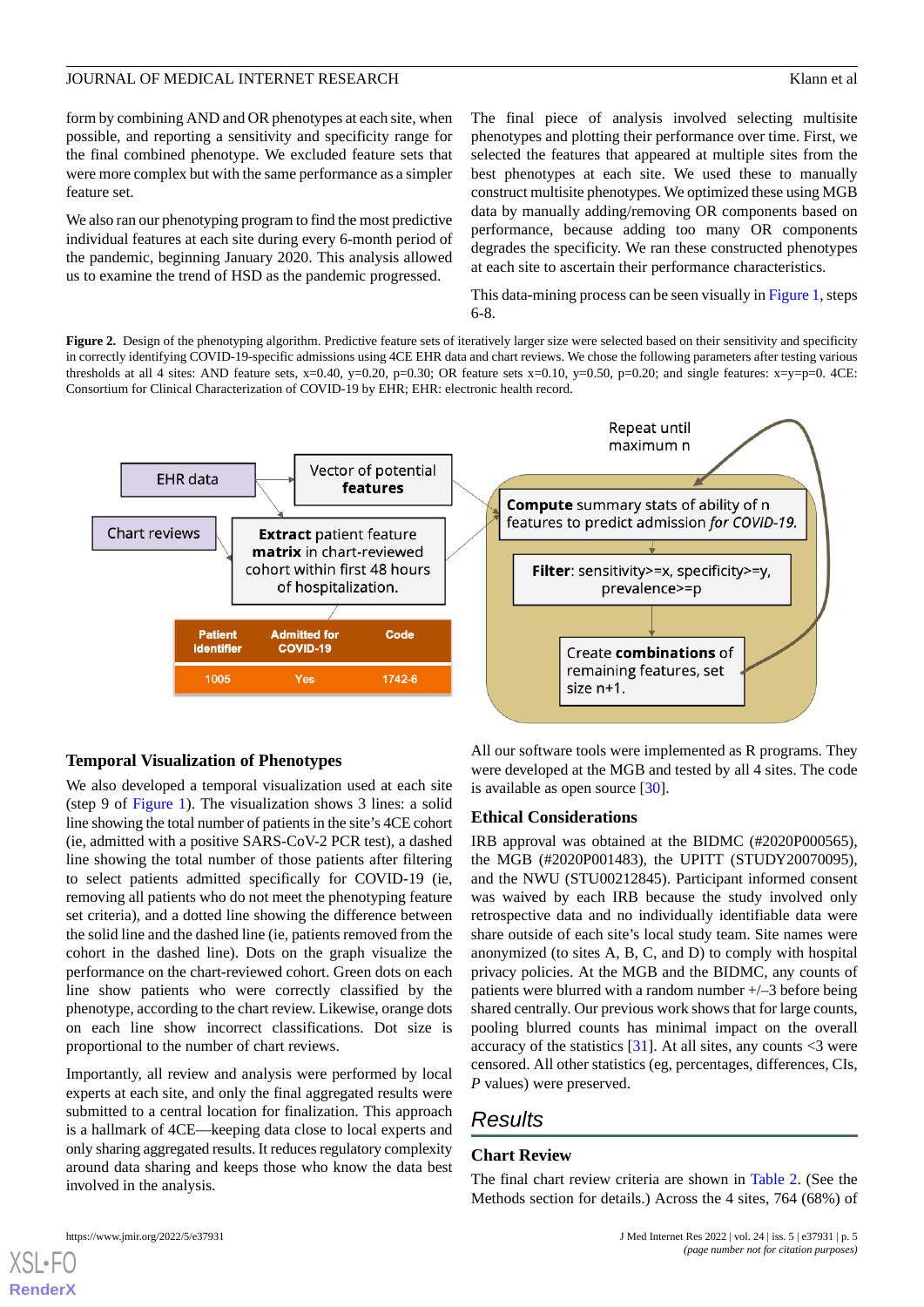1123 patients were admitted *for* COVID-19, 292 (26%) patients were admitted with *incidental*SARS-CoV-2, and 67 (6%) were uncertain ([Table 3\)](#page-6-0). The 4 sites included the BIDMC, the MGB, the UPITT, and the NWU. A site-by-site breakdown, both overall and by individual criteria, is also shown in [Table 3.](#page-6-0) A demographic characterization of the chart-reviewed cohort at each site is shown in [Table 4.](#page-7-0) Plots of the proportion of hospitalizations specifically for COVID-19 among all chart

reviews by month over the course of the pandemic are shown in [Figure 3](#page-8-0). Finally, [Tables 5](#page-9-0) and [6](#page-9-1) show the top 10 ICD-10 diagnoses that were assigned to patients with a date in the first 48 hours after admission in *for-*COVID-19 versus *incidental-*COVID-19 groups. In all results, each site is labeled with a random but consistent letter (A, B, C, or D) to comply with hospital privacy policies.

<span id="page-5-0"></span>Table 2. Summary of the chart review criteria developed by the 4CE<sup>a</sup> subgroup of physicians, medical informaticians, and data scientists.

| Chart-reviewed classification       | Criteria                                                                                                                                                                                 |  |  |  |
|-------------------------------------|------------------------------------------------------------------------------------------------------------------------------------------------------------------------------------------|--|--|--|
| Admitted specifically for COVID-19  | Symptoms on admission were attributable to COVID-19, and clinicians admitted patients for<br>COVID-19-related care. The symptoms included:                                               |  |  |  |
|                                     | Respiratory insufficiency<br>$\bullet$<br>Blood clots in vital organs<br>٠                                                                                                               |  |  |  |
|                                     | Hemodynamic changes<br>Other common viral symptoms, such as cough and fever<br>$\bullet$                                                                                                 |  |  |  |
|                                     | Admitted for non-COVID-19 issue but developed any of the above symptoms while hospitalized<br>٠                                                                                          |  |  |  |
| Admitted incidentally with COVID-19 | The admission history was <i>unlikely</i> to be related to COVID-19, and clinicians did not specifically<br>admit the patient for COVID-19-related care. This admission could be due to: |  |  |  |
|                                     | Trauma<br>٠                                                                                                                                                                              |  |  |  |
|                                     | Procedure or operation requiring hospitalization<br>Term labor                                                                                                                           |  |  |  |
|                                     | Alternative causes, including drug overdose, cancer progression, and nonrespiratory severe<br>$\bullet$<br>infection                                                                     |  |  |  |
| Uncertain                           | Symptoms on admission <i>may have been</i> related to COVID-19, and clinicians considered COVID-<br>19 exacerbation during hospitalization. The symptoms included:                       |  |  |  |
|                                     | Preterm labor<br>Liver dysfunction<br>Graft failure                                                                                                                                      |  |  |  |
|                                     | $\bullet$<br>Immune system dysfunction                                                                                                                                                   |  |  |  |
|                                     | Alternative causes, including sickle cell crisis, failure to thrive, and altered mental status                                                                                           |  |  |  |
|                                     |                                                                                                                                                                                          |  |  |  |

<sup>a</sup>4CE: Consortium for Clinical Characterization of COVID-19 by EHR<sup>b</sup>. <sup>b</sup>EHR: electronic health record.

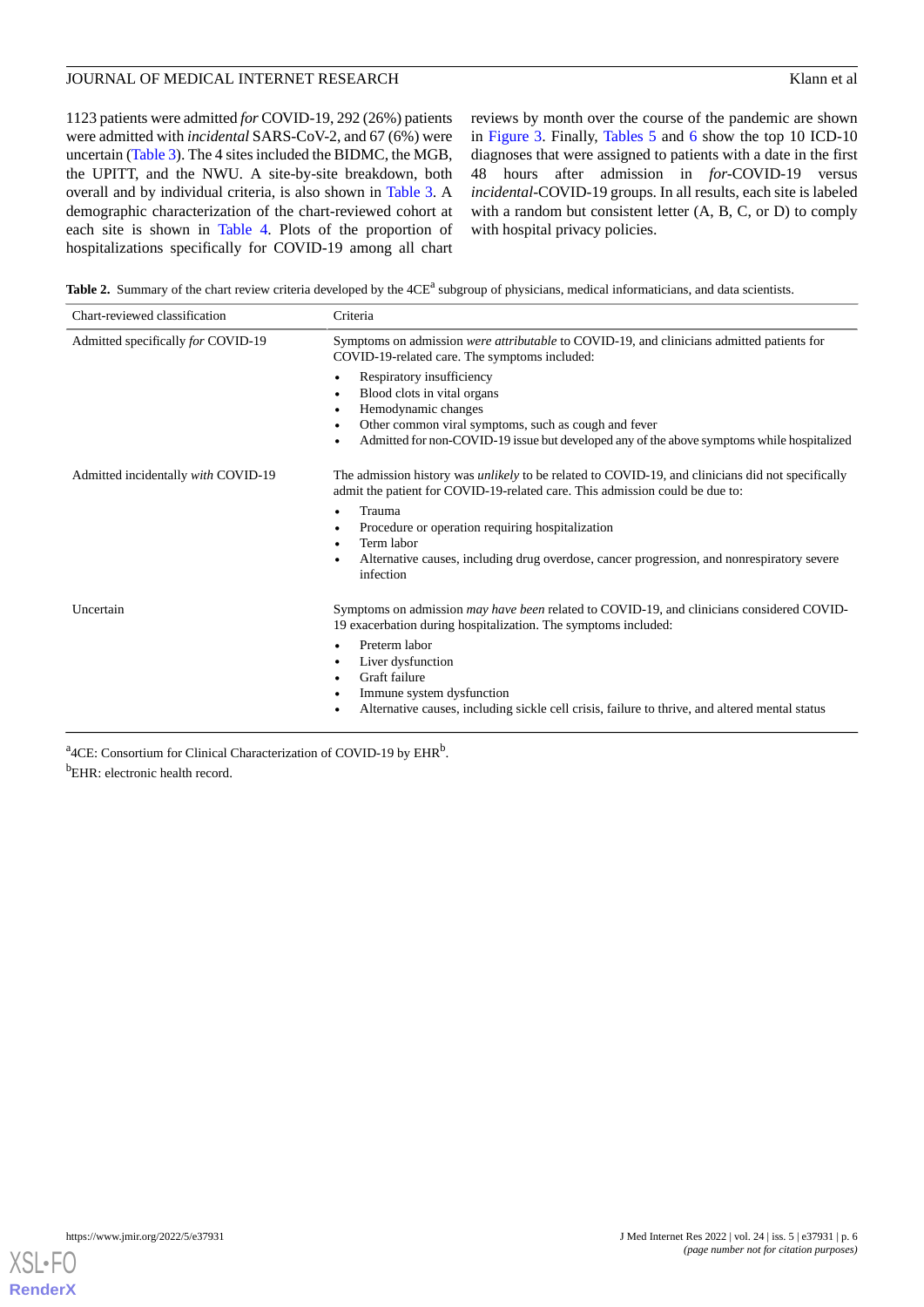<span id="page-6-0"></span>Table 3. Proportion of chart-reviewed patients admitted specifically for COVID-19 vs admitted with incidental SARS-CoV-2, overall and stratified by site, with a detailed criteria breakdown. A detailed breakdown at site D could not be included, because their process did not record the specific criteria for each classification. Note that cells with 0% are still included to show all the chart review criteria.

| Category                                                             | Site A $(N=406)$ , n<br>(% ) | Site B $(N=70)$ , n<br>(% ) | Site C $(N=247)$ , n<br>(% ) | Site D $(N=400)$ , n<br>(% ) | Overall $(N=1123)$ ,<br>$n$ (%) |
|----------------------------------------------------------------------|------------------------------|-----------------------------|------------------------------|------------------------------|---------------------------------|
| <b>Admitted specifically for COVID-19</b>                            |                              |                             |                              |                              | 764 (68)                        |
| All                                                                  | 288 (71)                     | 59 (84)                     | 180(73)                      | 240(60)                      | N/A <sup>a</sup>                |
| Respiratory insufficiency                                            | 202(50)                      | 36(51)                      | 128(52)                      | N/A                          | N/A                             |
| Blood clot                                                           | 6(1)                         | $<3$ ( $<5$ )               | $<3$ ( $<5$ )                | N/A                          | N/A                             |
| Hemodynamic changes                                                  | $<3$ ( $<5$ )                | $<3$ ( $<$ 5)               | $<3$ ( $<5$ )                | N/A                          | N/A                             |
| Other symptomatic COVID-19                                           | 71(18)                       | 19(27)                      | 47(20)                       | N/A                          | N/A                             |
| Not admitted for COVID-19 but devel-<br>oped 1 of the above criteria | 8(2)                         | $<3$ ( $<$ 5)               | 5(2)                         | N/A                          | N/A                             |
| <b>Admitted incidentally with COVID-19</b>                           |                              |                             |                              |                              | 292(26)                         |
| All                                                                  | 85(20)                       | 9(13)                       | 54 (22)                      | 144(36)                      | N/A                             |
| Full-term labor                                                      | 18(4)                        | <3 (< 5)                    | $<3$ ( $<5$ )                | N/A                          | N/A                             |
| Procedure                                                            | 8(2)                         | $<3$ ( $<5$ )               | 9(4)                         | N/A                          | N/A                             |
| Trauma                                                               | $<3$ ( $<5$ )                | $<3$ ( $<$ 5)               | $<3$ ( $<5$ )                | N/A                          | N/A                             |
| Other not COVID-19                                                   | 50(13)                       | 6(9)                        | 44 (18)                      | N/A                          | N/A                             |
| Uncertain                                                            |                              |                             |                              |                              | 67(6)                           |
| All                                                                  | 33(8)                        | $<3$ ( $<$ 5)               | 10(4)                        | 16(4)                        | N/A                             |
| Immune dysfunction                                                   | $<3$ ( $<5$ )                | $<3$ ( $<$ 5)               | $<3$ ( $<5$ )                | N/A                          | N/A                             |
| Early labor                                                          | $<3$ ( $<$ 5)                | $<3$ ( $<5$ )               | $<3$ ( $<5$ )                | N/A                          | N/A                             |
| Liver dysfunction                                                    | $<3$ ( $<5$ )                | $<3$ ( $<$ 5)               | $<3$ ( $<5$ )                | N/A                          | N/A                             |
| Graft failure                                                        | $<3$ ( $<5$ )                | $<3$ ( $<5$ )               | $<3$ ( $<5$ )                | N/A                          | N/A                             |
| Other possible COVID-19                                              | 31(8)                        | $<3$ ( $<$ 5)               | 10(4)                        | N/A                          | N/A                             |

<sup>a</sup>N/A: not applicable.

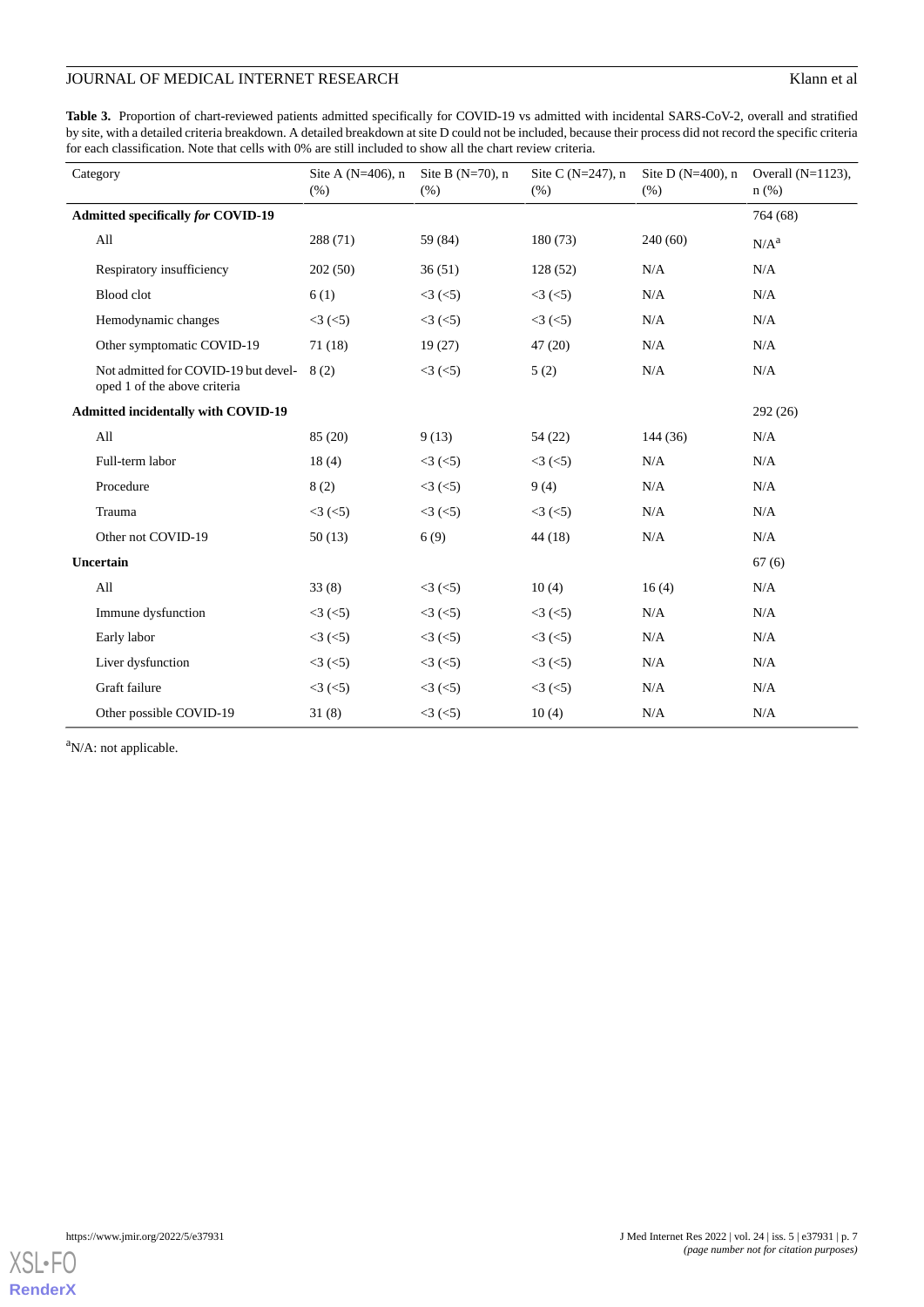<span id="page-7-0"></span>Table 4. Demographic characterization of the chart-reviewed cohort by site. For each row, the count and percentage (in parentheses) at each site are shown. Two sites did not report Hispanic/Latino. N values for each site are shown in the header; these might not exactly match the summation of each category due to blurring requirements.

|            | Category        | Site A (N=406), $n$ (%) | Site B (N=70), $n$ (%) | Site C (N=247), $n$ (%) | Site D (N=400), $n$ (%) |
|------------|-----------------|-------------------------|------------------------|-------------------------|-------------------------|
|            | Age (years)     |                         |                        |                         |                         |
|            | $0 - 25$        | 14(4)                   | 11(14)                 | 4(1)                    | 11(3)                   |
|            | 26-49           | 95(23)                  | 15(21)                 | 26(10)                  | 76 (18)                 |
|            | 50-69           | 138 (35)                | 22(31)                 | 99 (40)                 | 135(33)                 |
|            | 70-79           | 72(17)                  | 9(13)                  | 59 (24)                 | 90(22)                  |
|            | $80+$           | 83 (20)                 | 13(18)                 | 59 (24)                 | 81 (19)                 |
| Race       |                 |                         |                        |                         |                         |
|            | Asian           | 8(2)                    | 2(3)                   | 5(2)                    | 17(4)                   |
|            | Black           | 60(14)                  | 9(13)                  | 58 (23)                 | 97(24)                  |
|            | Hispanic/Latino | 21(6)                   | N/A <sup>a</sup>       | N/A                     | 55 (14)                 |
|            | White           | 78 (19)                 | 50(71)                 | 179 (72)                | 173 (42)                |
|            | No information  | 230(58)                 | 8(11)                  | 5(2)                    | 61(14)                  |
| <b>Sex</b> |                 |                         |                        |                         |                         |
|            | Male            | 200(50)                 | 42(60)                 | 121 (49)                | 188 (47)                |
|            | Female          | 200(50)                 | 28 (40)                | 126(51)                 | 211 (52)                |

<sup>a</sup>N/A: not applicable.

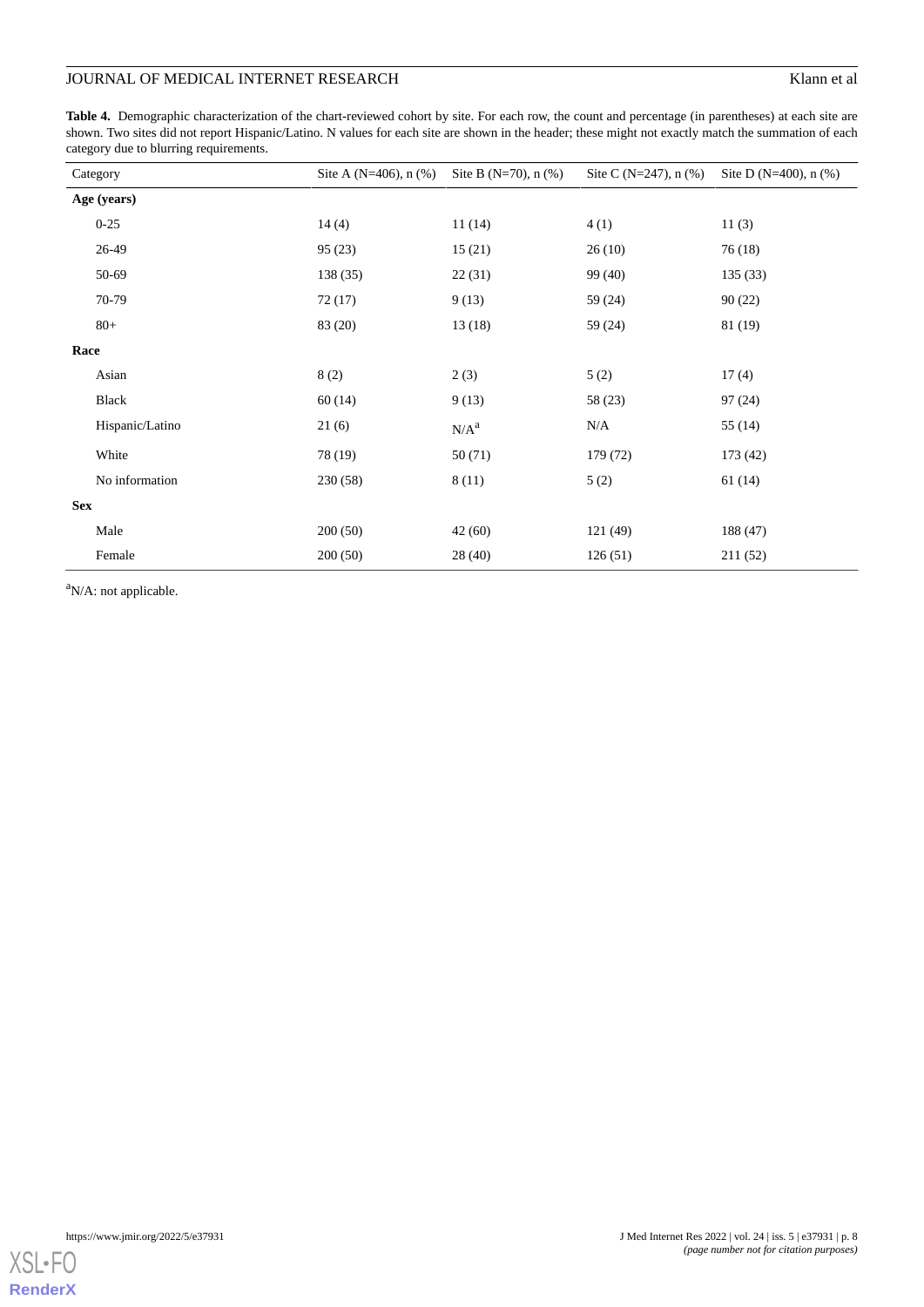<span id="page-8-0"></span>Figure 3. Chart-reviewed proportion of admissions specifically for COVID-19 among all chart reviews by month at each site. The bubble size shows the relative number of patient chart reviews performed that month. The trendline was weighted by bubble size and was performed using locally weighted least squares (loess) regression. Note that the y axis and 95% CI limits extend above 100%.



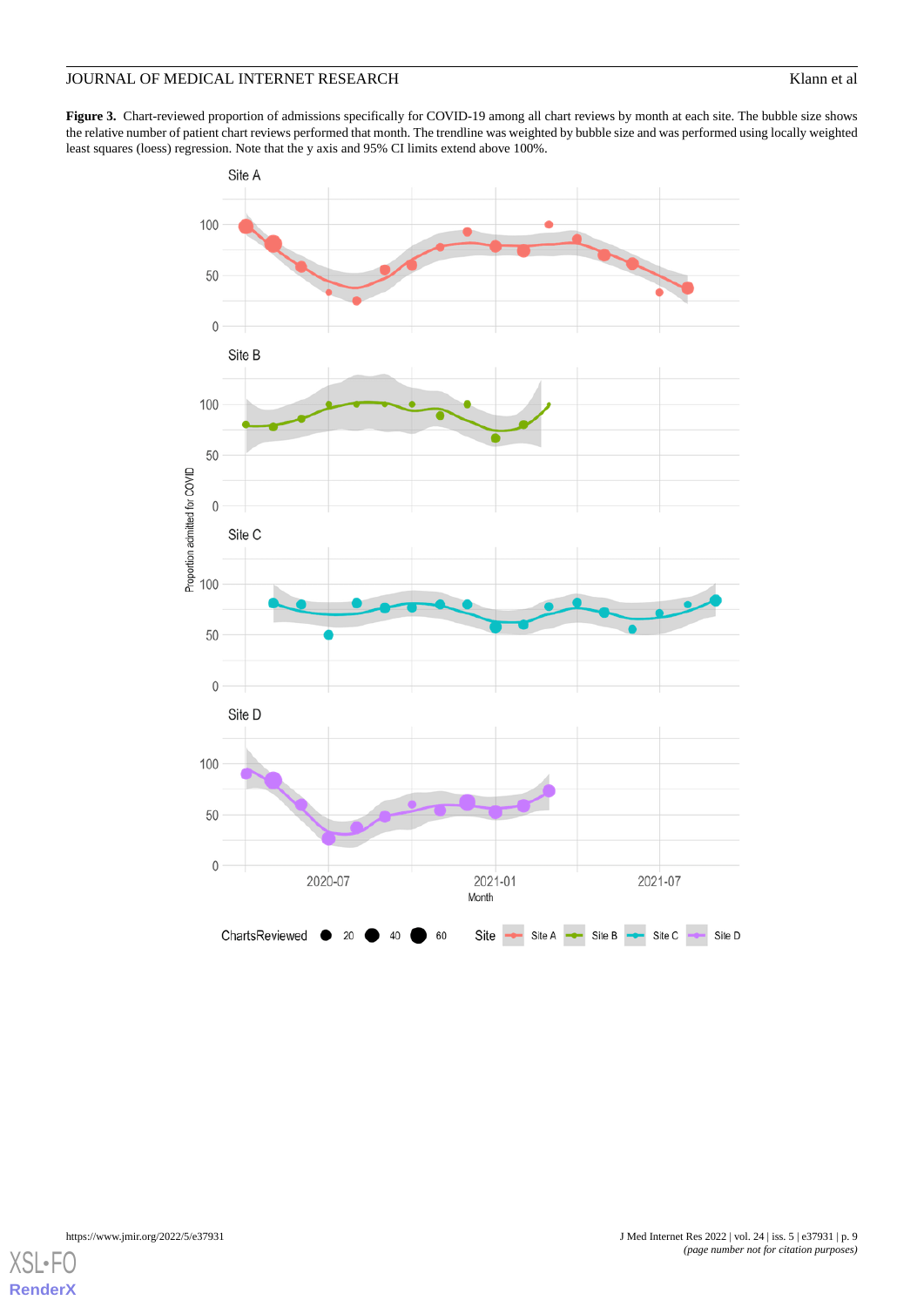<span id="page-9-0"></span>Table 5. Top 10 ICD-10<sup>a</sup> diagnoses among patients' charts reviewed as admitted specifically for COVID-19, with the proportion of patients with each diagnosis at each site. Each patient might have multiple diagnoses, and therefore, the sum might be greater than 100%.

| ICD-10 diagnosis                                           | Site A $(N=288)$ ,<br>$n$ (%) | Site B $(N=59)$ , n<br>(% ) | Site C $(N=180)$ .<br>$n$ (%) | Site D $(N=240)$ ,<br>$n$ (%) |
|------------------------------------------------------------|-------------------------------|-----------------------------|-------------------------------|-------------------------------|
| U07.1 Covid-19                                             | 265(92)                       | 54 (92)                     | 145 (80)                      | 226(95)                       |
| J12.89 Other Viral Pneumonia                               | 125(44)                       | 24(41)                      | 64(35)                        | 173 (70)                      |
| I10 Essential (Primary) Hypertension                       | 113(39)                       | 16(27)                      | 74 (41)                       | 89 (37)                       |
| J96.01 Acute Respiratory Failure With Hypoxia              | 75 (26)                       | 20(34)                      | 56 (31)                       | 139 (58)                      |
| E78.5 Hyperlipidemia, Unspecified                          | 79 (28)                       | 4(7)                        | 69 (38)                       | 108(46)                       |
| N17.9 Acute Kidney Failure, Unspecified                    | 74 (25)                       | 4(7)                        | 40(22)                        | 94 (39)                       |
| K21.9 Gastro-Esophageal Reflux Disease Without Esophagitis | 64 (22)                       | <3 (<3)                     | 57 (31)                       | 65(26)                        |
| Z87.891 Personal History of Nicotine Dependence            | 56(18)                        | <3 (<3)                     | 44 (24)                       | 66 (27)                       |
| R09.02 Hypoxemia                                           | 81 (29)                       | 15(25)                      | 21(12)                        | 43 (17)                       |
| J12.82 Pneumonia due to COVID-19                           | 72(25)                        | 12(20)                      | 39(22)                        | 35(15)                        |

<span id="page-9-1"></span><sup>a</sup>ICD-10: International Classification of Diseases, Tenth Revision.

Table 6. Top 10 ICD-10<sup>a</sup> diagnoses among patients' charts reviewed as admitted with incidental COVID-19, with the proportion of patients with each diagnosis at each site. Each patient might have multiple diagnoses, and therefore, the sum might be greater than 100%.

| ICD-10 diagnosis                                                     | Site A $(N=85)$ , n<br>$(\%)$ | Site B $(N=9)$ , n<br>(% ) | Site C $(N=54)$ , n<br>(% ) | Site D $(N=144)$ ,<br>$n$ (%) |
|----------------------------------------------------------------------|-------------------------------|----------------------------|-----------------------------|-------------------------------|
| U07.1 Covid-19                                                       | 63 (74)                       | 5(56)                      | 40(73)                      | 122(85)                       |
| N17.9 Acute Kidney Failure, Unspecified                              | 12(14)                        | $<3$ ( $<11$ )             | 12(22)                      | 24(17)                        |
| E11.22 Type 2 Diabetes Mellitus with Diabetic Chronic Kidney Disease | 5(6)                          | $<$ 3 $(<$ 11)             | 7(13)                       | 23(15)                        |
| E11.9 Type 2 Diabetes Mellitus Without Complications                 | 12(11)                        | $<3$ ( $<11$ )             | 4(7)                        | 14(11)                        |
| D64.9 Anemia, Unspecified                                            | 13(19)                        | $<3$ ( $<11$ )             | 5(9)                        | 10(6)                         |
| E87.2 Acidosis                                                       | 8 (6)                         | $<3$ ( $<11$ )             | $<3$ ( $<5$ )               | 12(10)                        |
| J12.89 Other Viral Pneumonia                                         | $<3$ ( $<$ 2)                 | $<3$ ( $<11$ )             | 4(7)                        | 15(12)                        |
| J96.01 Acute Respiratory Failure With Hypoxia                        | 6(8)                          | $<$ 3 $(<$ 11)             | 4(7)                        | 13(8)                         |
| D69.6 Thrombocytopenia, Unspecified                                  | 5(7)                          | $<3$ ( $<11$ )             | 6(11)                       | 12(7)                         |
| N18.6 End-Stage Renal Disease                                        | 6(7)                          | $3 \times (11)$            | 5(9)                        | 6(5)                          |

a ICD-10: *International Classification of Diseases, Tenth Revision*.

#### **Phenotypes Using Hospital System Dynamics**

Each site ran our HSD program to choose phenotypes of patients admitted *for COVID-19* versus patients admitted *incidentally with COVID-19*. The input of the program includes the chart-reviewed classifications and patient-level EHR data on the presence of 22 selected laboratory test types, 11 selected medication categories, 12 procedure categories, and all ICD-10 diagnosis codes that are dated within 48 hours of admission. This resulted in 1880 distinct features across all sites. (See [Multimedia Appendix 1](#page-15-6) for more information on the data

dictionary.) The program selected 135 feature sets across all sites using these features. These were manually reduced to 32 (23.7%) by selecting the most predictive and removing duplicates and near-duplicates. These are summarized in [Table](#page-10-0) [7,](#page-10-0) divided into phenotypes that use data that could be available immediately ("real time") and phenotypes using all data available after discharge ("retrospective"). We also reported the prevalence at each site among all SARS-CoV-2 PCR-positive hospitalizations (not just among chart-reviewed patients), which is the proportion of patients meeting the criteria of the feature sets.

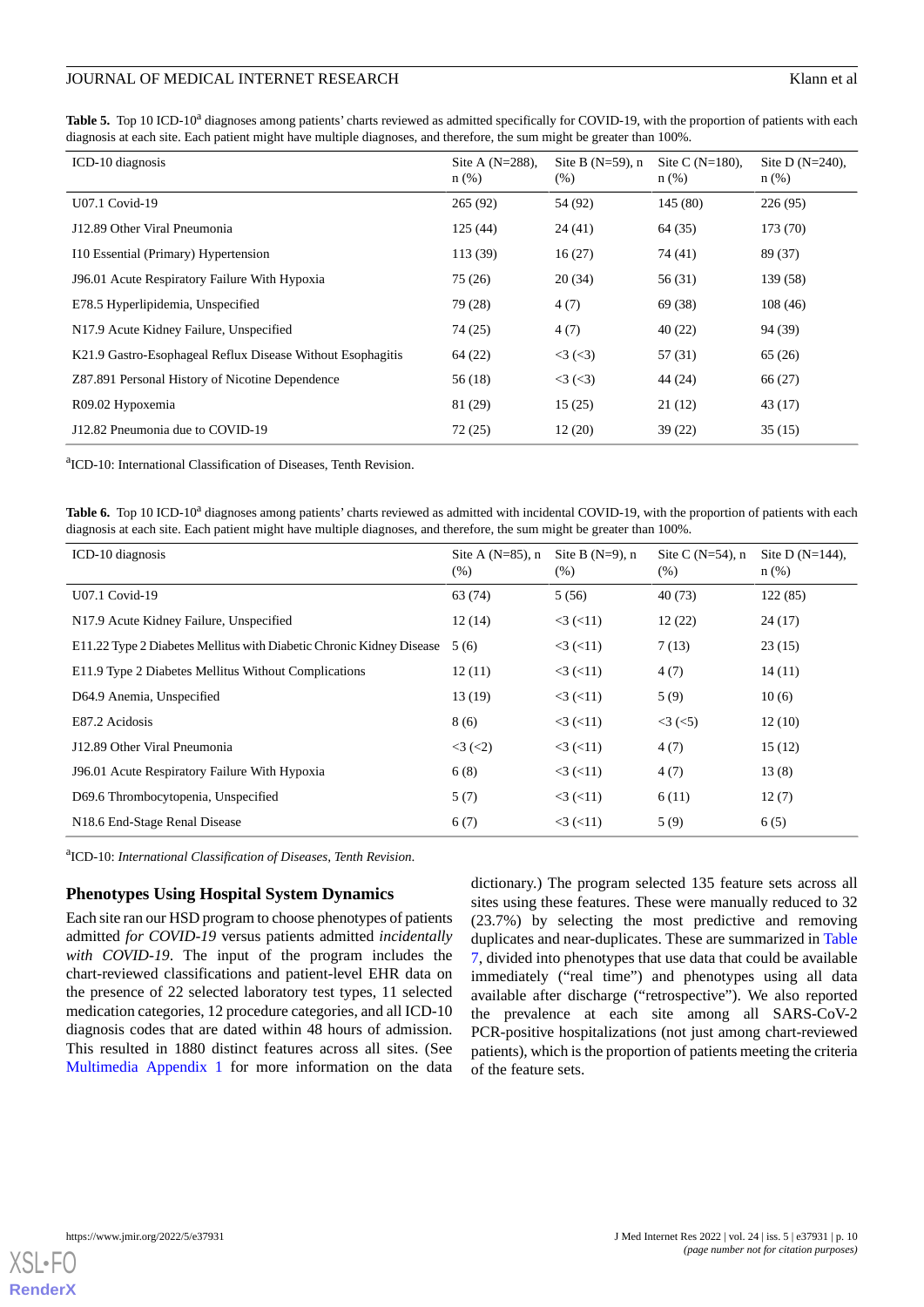<span id="page-10-0"></span>**Table 7.** Top phenotyping feature sets by specificity, with a sensitivity of at least 0.60 for detecting admissions specifically for COVID-19. The table is grouped into feature sets involving potentially real-time data (laboratory tests) and all available data (presence of laboratory tests, medications, and diagnosis codes). Note that laboratory test results are not included in the feature sets. Ranges are shown in the summary statistics because multiple rules with similar performance were summarized using conjunctive normal form.

| Phenotyping feature set                                                                                                                                                                                                                                       |                | Sensitivity   | Specificity   | Prevalence (%) |
|---------------------------------------------------------------------------------------------------------------------------------------------------------------------------------------------------------------------------------------------------------------|----------------|---------------|---------------|----------------|
| "Real-time" phenotypes (laboratory tests only)                                                                                                                                                                                                                |                |               |               |                |
| $CRPa AND$ (Total Bilirubin OR Ferritin OR LDH <sup>b</sup> ) AND (Lymphocyte<br>Count OR Neutrophil Count) AND Cardiac Troponin                                                                                                                              | D              | $0.65 - 0.72$ | 0.85          | 67-71          |
| Ferritin AND LDH AND Cardiac Troponin AND (INR <sup>c</sup> OR PTT <sup>d</sup> OR<br>Lymphocyte Count OR Neutrophil Count)                                                                                                                                   | D              | $0.62 - 0.69$ | 0.85          | 67-71          |
| CRP AND (LDH AND/OR Ferritin) AND Cardiac Troponin                                                                                                                                                                                                            | $\mathbf{A}$   | $0.67 - 0.70$ | $0.89 - 0.90$ | 72-77          |
| Procalcitonin OR D-dimer OR CRP OR Cardiac Troponin OR Ferritin                                                                                                                                                                                               | A              | $0.63 - 0.87$ | 0.73-0.85     | 65-85          |
| Any 2 of: Procalcitonin, LDH, CRP                                                                                                                                                                                                                             | B              | 0.56-0.58     | 0.67          | 63-67          |
| D-dimer OR Ferritin OR CRP                                                                                                                                                                                                                                    | $\mathsf{C}$   | $0.26 - 0.37$ | 0.86-0.93     | 54-58          |
| "Retrospective" phenotypes (laboratory tests, medications, and diagnosis codes)                                                                                                                                                                               |                |               |               |                |
| Total bilirubin AND (Ferritin OR LDH OR Lymphocyte Count OR Neu- D<br>trophil Count) AND diagnosis of Other Viral Pneumonia (J12.89)                                                                                                                          |                | $0.62 - 0.64$ | 0.92          | 46-48          |
| Diagnosis of: Other Viral Pneumonia (J12.89) OR Acute Respiratory<br>Failure with Hypoxia (J96.01) OR Anemia (D64.9)                                                                                                                                          | D              | $0.70 - 0.74$ | $0.82 - 0.88$ | $50-63$        |
| Diagnosis of: Other Viral Pneumonia (J12.89) OR Supplemental Oxygen D<br>(severe)                                                                                                                                                                             |                | 0.75          | 0.82          | 61             |
| CRP AND (LDH OR Ferritin) AND Cardiac Troponin                                                                                                                                                                                                                | A              | 0.70          | 0.89          | 74-77          |
| Remdesivir OR Procalcitonin OR Other Viral Pneumonia (J12.89) OR<br>Nonspecific Abnormal Lung Finding (R91.8) OR Shortness of Breath<br>(R06.02) OR Other COVID Disease (J12.82)                                                                              | $\overline{A}$ | $0.68 - 0.72$ | $0.85 - 0.95$ | 58-74          |
| Hypoxemia (R09.02) OR Other Coronavirus as Cause of Disease (B97.29) B<br>OR Shortness of Breath (R06.02) OR Pneumonia (unspecified organism)<br>(J18.9) OR Acute Respiratory Failure with Hypoxia (J96.01) OR Nonspe-<br>cific Abnormal Lung Finding (R91.8) |                | $0.63 - 0.68$ | $0.89 - 0.99$ | 54-67          |
| D-dimer OR ferritin OR CRP OR Other Viral Pneumonia (J12.89) OR<br>Acute Respiratory Failure with Hypoxia (J96.01)                                                                                                                                            | $\mathcal{C}$  | $0.71 - 0.75$ | $0.79 - 0.86$ | 52-58          |

<sup>a</sup>CRP: C-reactive protein.

<sup>b</sup>LDH: lactate dehydrogenase.

<sup>c</sup>INR: international normalized ratio.

<sup>d</sup>PTT: partial thromboplastin time.

We examined the top individual features over time at all sites. In the first half of 2020, a diagnosis of "Other Viral Pneumonia" (J12.89) was the only strong predictor of an admission specifically for COVID-19 across all 4 sites. In the second half of 2020, the phenotyping algorithm began selecting laboratory tests, including C-reactive protein (CRP), troponin, ferritin, and lactate dehydrogenase (LDH). In addition, the diagnosis "Other Coronavirus as Cause of Disease" (B97.29) began to be used at site B. By 2021, remdesivir and the diagnosis "Pneumonia due to COVID-19" (J12.82) additionally came into widespread use and became predictive of admissions specifically for COVID at site A.

#### **Temporal Visualization of Phenotypes**

We manually constructed 5 multisite phenotypes from elements in [Table 7](#page-10-0) that appeared at multiple sites. These were evaluated

at each site: 2 variations of multisite diagnoses, 2 variations of all multisite features, and top laboratory tests. OR rules were favored due to better applicability across data sets (because of different coding practices at different sites), except for laboratory tests where the top pair of tests had high prevalence at every site. The best-performing phenotypes in each category are shown with their performance characteristics in [Table 8](#page-11-0), with the top single phenotype at each site in italics. In [Figure 4,](#page-12-0) we plotted the performance of the top phenotype at each site (the boldfaced rows in [Table 8\)](#page-11-0) using the temporal phenotype visualization described in the Methods section. (The top phenotype involved all data types at every site except site C, where diagnoses alone performed better.)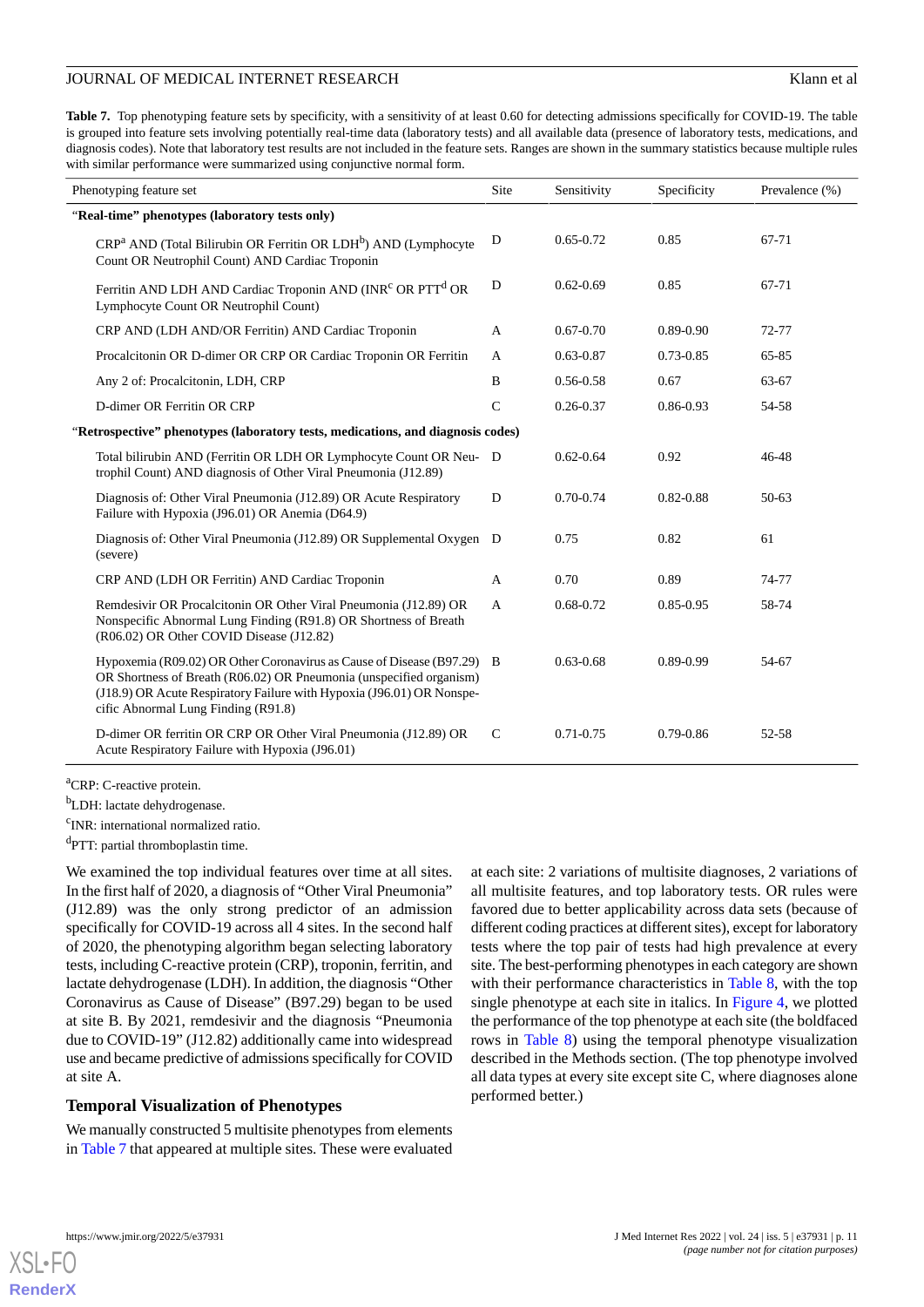<span id="page-11-0"></span>[Table](#page-10-0) 8. The best multisite phenotyping feature sets and their overall performance characteristics. The multisite phenotypes were derived from Table [7](#page-10-0) by selecting components of phenotypes that appeared at multiple sites.

| <b>Phenotyping Feature Set</b>                                                                                               | Description                                                                                       | Sensitivity, specificity                                                                         |
|------------------------------------------------------------------------------------------------------------------------------|---------------------------------------------------------------------------------------------------|--------------------------------------------------------------------------------------------------|
| Other Viral Pneumonia OR Acute Respiratory<br>Failure with Hypoxia OR Shortness of Breath OR<br><b>Abnormal Lung Finding</b> | <i>Retrospective phenotype:</i> Diagnoses mentioned in top $\bullet$<br>feature sets at $>1$ site | Site A: 0.79,0.72<br>Site B: 0.88, 0.85<br>Site C: $0.69, 0.90^b$<br>Site D: 0.64,0.58           |
| $CRPa$ AND Ferritin                                                                                                          | Real-time phenotype: Laboratory tests mentioned in<br>top feature sets at all 4 sites             | Site A: 0.76,0.85<br>Site B: 0.88, 0.85<br>Site C: 0.42, 0.98<br>Site D: $0.66, 0.55$            |
| Remdesivir OR Oxygen (severe) OR Dx of Other<br>Viral Pneumonia                                                              | <i>Retrospective phenotype:</i> All items mentioned at<br>multiple sites in OR feature sets       | Site A: $0.74, 0.91^b$<br>Site B: 0.81, 0.94 $^b$<br>Site C: 0.60,0.92<br>Site D: $0.61, 0.71^b$ |

<sup>a</sup>CRP: C-reactive protein.

<sup>b</sup>The top-performing phenotype at each site is italicized.

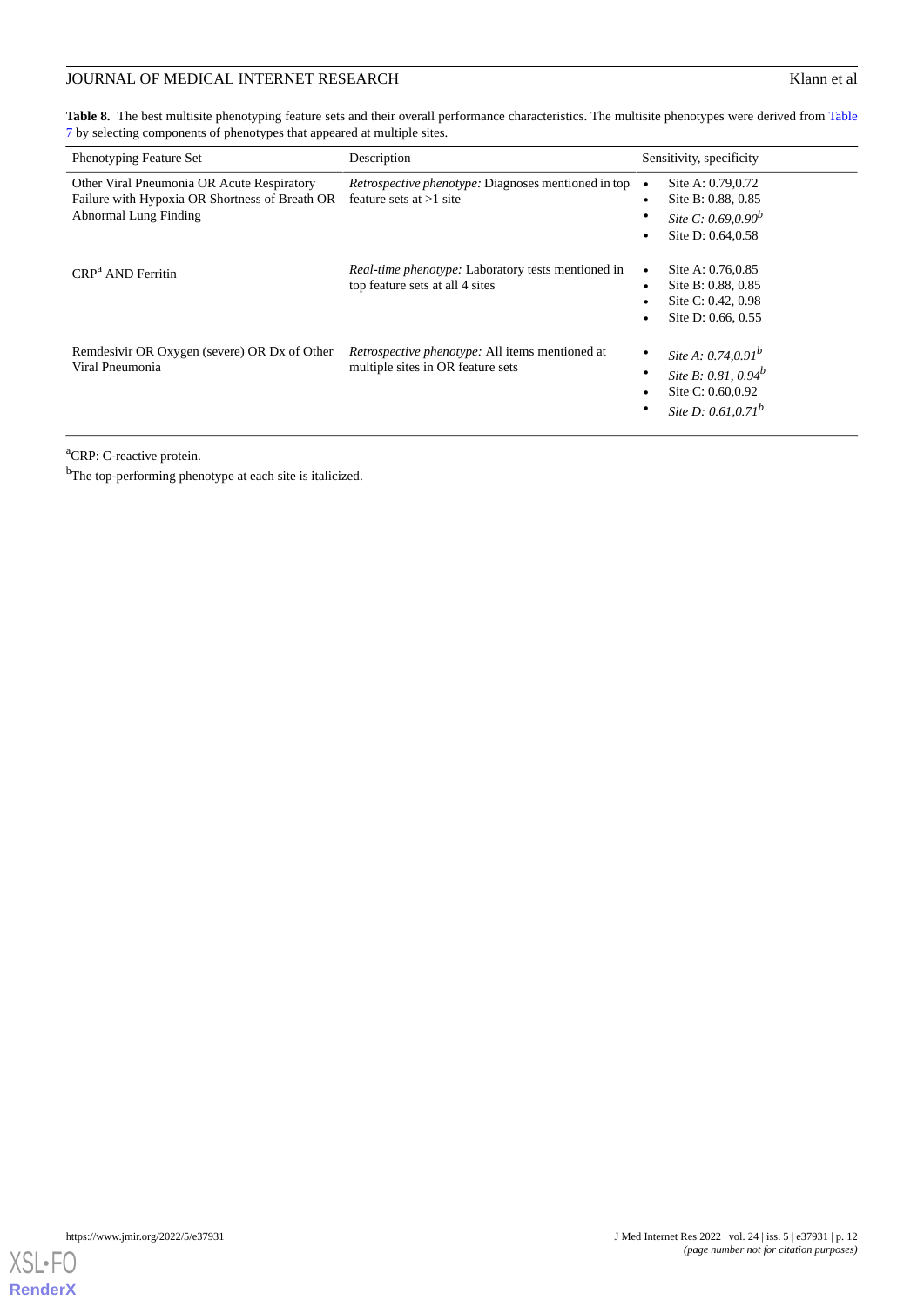<span id="page-12-0"></span>**Figure 4.** Performance of the top phenotyping feature sets [\(Table 7](#page-10-0)) over time at each site. The y axis is the number of admissions per week, the x axis is the week, and overall sensitivity and specificity are shown on each figure panel. Solid lines show the total number of weekly admissions for patients with a positive SARS-CoV-2 PCR test. Dashed lines show the number of weekly admissions after filtering to select patients admitted specifically for COVID-19 (ie, removing all patients who do not meet the phenotyping feature set criteria). The dotted line shows the difference between the solid line and the dashed line (ie, patients removed from the cohort in the dashed line). Green dots indicate correct classification by the phenotype according to chart review. Orange dots indicate incorrect classification. The dot size is proportional to the number of chart reviews. PCR: polymerase chain reaction.

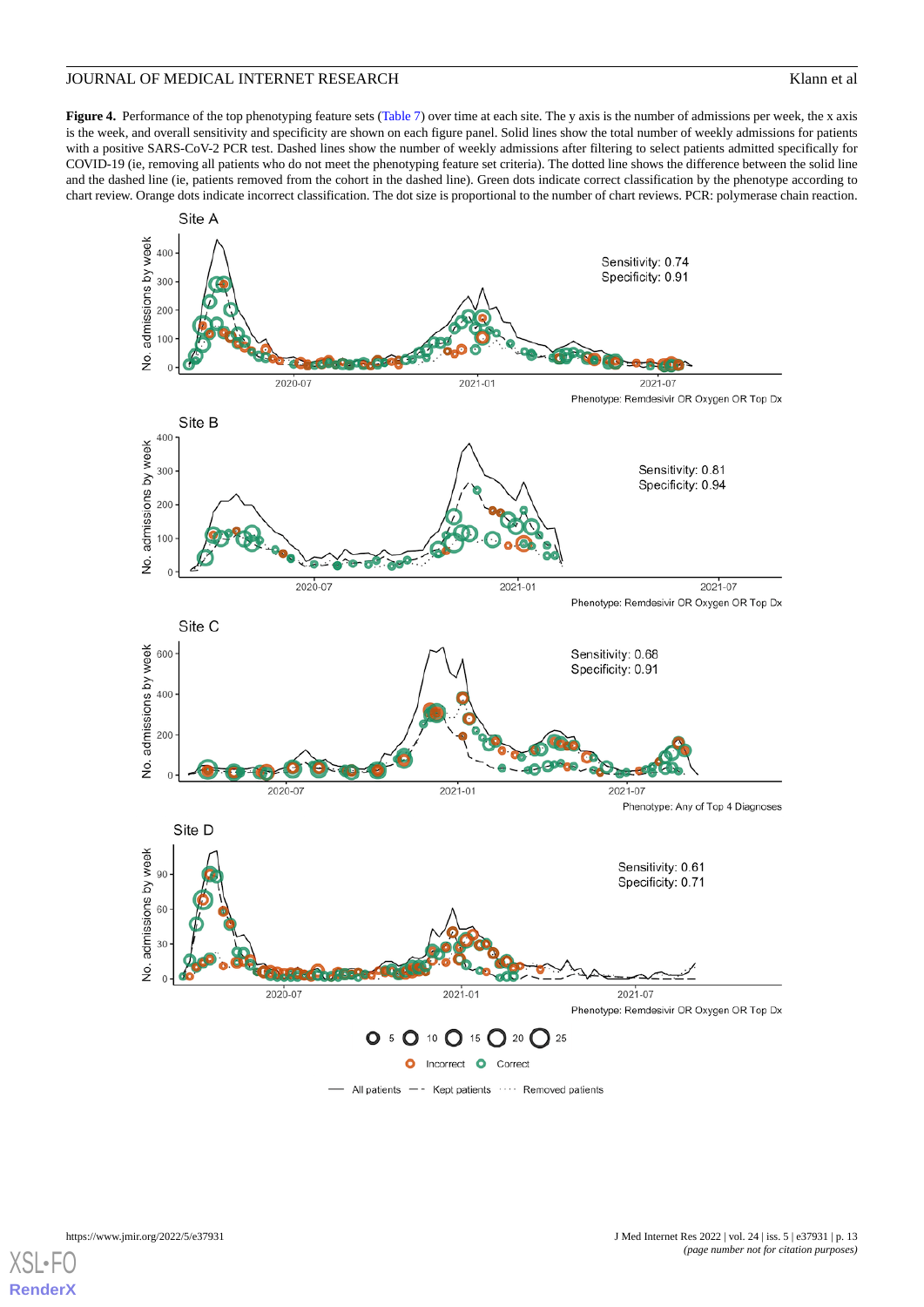# *Discussion*

#### **Principal Results and Analysis**

The COVID-19 pandemic has lasted for over 2 years, with multiple waves worldwide. Although hospital systems have been cyclically overwhelmed by patients seeking care for COVID-19, as health care systems began to open up before the second wave, elective surgeries were again performed starting in the later part of 2020, and especially in the second quarter of 2021, many approached the health care system for health issues (eg, accidents, strokes) while incidentally infected with SARS-CoV-2 [\[32](#page-17-3)]. This, along with the high false-positive rate of SARS-CoV-2 PCR tests in some situations [[33-](#page-17-4)[36\]](#page-17-5), has led to increasing numbers of misclassified patients in analyses of COVID-19 characteristics and severity. This could be creating significant detection and reporting bias, leading to erroneous conclusions [\[10](#page-16-2)-[13\]](#page-16-18). This study presents a multi-institutional characterization of 1123 hospitalized patients either incidentally infected with SARS-CoV-2 or specifically hospitalized for COVID-19 in 4 health care systems across multiple waves using consensus-based chart review criteria. Overall, we found that 764 (68%) of 1123 patients who tested SARS-CoV-2 positive were hospitalized because of COVID-19 but with significant variation during each wave of the pandemic.

We applied an item set–mining approach and established HSD principles to phenotype SARS-CoV-2 PCR-positive patients who were admitted specifically for COVID-19 by using data on charting patterns (eg, presence of laboratory tests within 48 hours of admission) rather than results (eg, laboratory results) [[16](#page-16-5)[,37](#page-17-6)]. HSD examines health care process data about a hospitalization, such as ordering/charting patterns, rather than the full data set. For example, to study severely ill patients, an HSD approach might select patients with a high total number of laboratory tests on the day of admission. This could be an indirect measure of clinical suspicion of disease complexity or severity. Previous work shows that proxies such as the total number of laboratory tests on the day of admission or the time of day of laboratory tests can be highly predictive of disease course [[24,](#page-16-13)[37](#page-17-6)]. Our methods sorted out who was treated for COVID-19 automatically, over time, with specificities above 0.70, even for some phenotypes discovered at a single site and applied to all 4. We focused on specificity because the goal was to remove false positives (ie, incidental SARS-CoV-2) from the cohort.

Our chart review protocol illustrates that patients who were admitted and had a positive SARS-CoV-2 PCR test were more likely to be admitted specifically for COVID-19 when disease prevalence was high (at least prior to Omicron). However, during periods in which health care systems were less restrictive (ie, resumed routine surgeries), a secondary measure/phenotype was critical for accurately classifying admissions specifically for SARS-CoV-2 infection.

As expected, we observed a lower proportion of hospitalizations specifically for COVID-19 in the summer months when disease prevalence was lower [\(Figure 3](#page-8-0)). One would expect this because there were fewer overall admissions as hospitals were recovering from the previous wave.

As expected, the top chart review criteria ([Table 3\)](#page-6-0) were *respiratory insufficiency* in admissions specifically for COVID-19 and *other* for incidental and uncertain admissions with SARS-CoV-2. Surprisingly, 10%-20% of patients admitted with incidental SARS-CoV-2 were diagnosed with pneumonia, respiratory failure, or acute kidney injury ([Tables 5](#page-9-0) and [6](#page-9-1)). This could reflect data collection issues, where some systems might repeat past problems automatically at hospital admission. In the case of codes for acute kidney injury, further investigation is needed to determine whether SARS-CoV-2-associated acute kidney injury (including COVID-19-associated nephropathy) occurs in patients we otherwise classified as having incidental admissions [[38\]](#page-17-7).

Health care systems are beginning to explore phenotyping feature sets to report admissions specifically for COVID-19. Starting January 2022 in Massachusetts, hospitals began reporting the number of for-COVID-19 hospitalizations as the count of admitted patients with both a SARS-CoV-2-positive test and a medication order for dexamethasone [\[22](#page-16-11),[23\]](#page-16-12). This simple phenotype was designed by the Massachusetts Department of Public Health as a first attempt, and it was based only on treatment recommendations for moderate-to-severe COVID-19 with hypoxia. It was not validated against a gold standard. Nonetheless, it illustrates the interest in EHR-based phenotyping for COVID-19.

Phenotypes with diagnosis codes tended to be the best-performing predictors of admissions, specifically for COVID-19. This could be because diagnosis codes represent either a clinically informed conclusion or a justification for ordering a test (implying the clinician suspected COVID-19). However, diagnoses are less prevalent in the population than laboratory tests and might not cover the entire population of admissions for COVID-19. Further, diagnoses early in hospitalization also do not always reflect the patient's eventual diagnosis or hospital-related complications that are more accurately reflected in discharge diagnoses. There was also some heterogeneity in the diagnoses used at different sites (eg, B97.29 "Other Coronavirus as Cause of Disease" was a top predictor only at site B). In addition, the presence of laboratory tests is useful for real-time detection systems because diagnosis codes usually are assigned after discharge. Clusters of tests for inflammatory markers (eg, LDH, CRP, and ferritin) appeared across most sites as predictive of hospitalizations, specifically for COVID-19, which fits intuitively because an underlying systemic pathophysiological mechanism of SARS-CoV-2 is thought to be an inflammatory process [[39](#page-17-8)[,40](#page-17-9)], and guidelines therefore have encouraged health care providers to check inflammatory markers on COVID-19 admissions [[41](#page-17-10)[,42](#page-17-11)]. Many of these inflammatory laboratory tests are not routinely ordered on all hospitalized patients and would therefore be expected to help distinguish COVID-19 from other diseases. However, laboratory protocol differences across sites may have reduced generalizability for this metric.

Our methods generated pairs of items using OR and groups of up to 4 using AND logical operators. Our feature sets were somewhat vulnerable to the problem that specificity decreases when multiple elements are combined with OR, although, in general, OR feature sets performed better across sites because

 $XS$ -FO **[RenderX](http://www.renderx.com/)**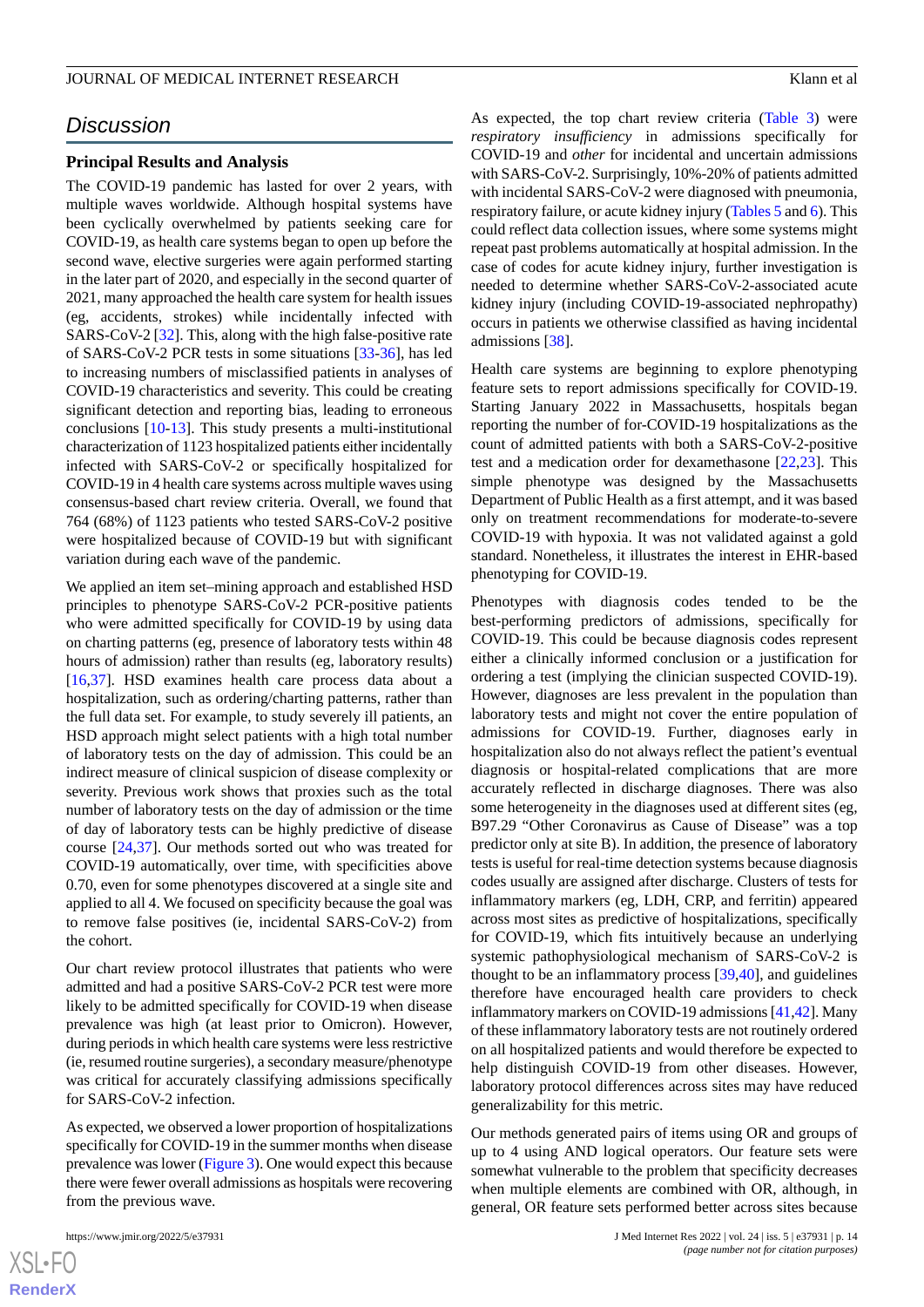they could be designed to choose the top-performing elements at each site.

In addition to site differences, we also found changing disease management patterns over time. At the start of the pandemic, the only predictive phenotype was a pneumonia diagnosis. As standard COVID-19 order recommendations began to appear, laboratory orders became more consistent and predictive. Next, remdesivir began to be administered regularly. Finally, COVID-19-specific ICD-10 codes began to appear.

Overall, we found that an informatics-informed phenotyping approach successfully improved classification of for-COVID-19 versus incidental SARS-CoV-2-positive admissions, although generalizability was a challenge. Although some transfer learning is apparent (ie, a few phenotypes performed well across sites), local practice and charting patterns reduced generalizability. Specifically, phenotypes involving only laboratory tests did not perform well at site C, because the prevalence of these laboratory tests was low in the overall EHR data. This could be due to a data extraction or mapping issue in the underlying data warehouse. Site D had lower performance than other sites on the cross-site rules but not on the site-specific rules, perhaps highlighting less typical clinician treatment patterns.

Any of the multisite phenotypes developed here could be implemented as a cohort enhancement tool in hospital systems or data research networks, and the laboratory-only phenotypes ("CRP and Ferritin") could be used for real-time corrections in reporting. However, because of the changing nature of COVID-19 and practice and coding variation across sites, these phenotypes should be used primarily as a starting point. It is important to run the phenotyping algorithm on each individual site's data to tweak the rules to optimize them for each implementation.

### **Limitations**

Although the current data start at the beginning of the pandemic, they do not include the current Omicron wave nor much of the Delta wave. We believe that the techniques introduced here (if not the phenotypes themselves) will be applicable to these variants, and we are planning future studies to validate this.

Our phenotypes demonstrated some transfer learning but not enough to create a single phenotype applicable to all sites. Technically, our system used machine learning at individual sites, but results were manually aggregated across sites. Emerging techniques for federated learning [\[43](#page-17-12)] might reduce the manual work required and increase the complexity of possible cross-site phenotype testing.

Finally, an inherent weakness of EHR-based research is that EHR data do not directly represent the state of the patient, because some observations are not recorded in structured data and some entries in the EHR are made for nonclinical reasons (eg, to justify the cost of a test or to ensure adequate reimbursement for services). This is common to all EHR research efforts, and we mitigated this limitation by developing chart-verified phenotypes.

#### **Conclusion**

At 4 health care systems around the United States over an 18-month period starting in March 2020, we developed and applied standardized chart review criteria to characterize the correct classification of hospitalization specifically for COVID-19 as compared to incidental hospitalization of a patient with a positive SARS-CoV-2 test or ICD-10 code. Then we applied HSD and frequent item set mining to electronic phenotyping to generate phenotypes specific to hospitalizations for COVID-19, and we showed how patterns changed over the course of the pandemic. Application of this approach could improve public health reporting, health care system resource disbursement, and research conclusions.

#### **Acknowledgments**

We would like to additionally thank Trang Le, PhD, for her assistance in developing the temporal phenotype visualization R script; Karen Olson, PhD, for her knowledge of the R programming language and insights into the topic of this study; Margaret Vella for her administrative coordination; and Isaac Kohane, MD, PhD, for convening, leading, and guiding the Consortium for Clinical Characterization of COVID-19 by electronic health record (4CE).

We would like to express our gratitude to all group members of the Consortium for Clinical Characterization of COVID-19 by EHR (4CE) for their contribution to the study [[Multimedia Appendix 2\]](#page-15-7).

JSM is supported by the National Institutes of Health (NIH)/National Library of Medicine (NLM) T15LM007092. MM is supported by NIH/National Center for Advancing Translational Sciences (NCATS) UL1TR001857. AMS is supported by NIH/National Heart, Lung, and Blood Institute (NHLBI) K23HL148394 and L40HL148910 and NIH/NCATS UL1TR001420. GMW is supported by NIH/NCATS UL1TR002541, NIH/NCATS UL1TR000005, NIH/NLM R01LM013345, and NIH/National Human Genome Research Institute (NHGRI) 3U01HG008685-05S2. WY is supported by NIH T32HD040128. KBW is supported by NIH/NHLBI R01 HL151643-01. YL is supported by NIH/NCATS U01TR003528 and NLM 1R01LM013337. GSO is supported by NIH U24CA210867 and P30ES017885. SV is supported by NCATS UL1TR001857. JHH is supported by NCATS UL1-TR001878. ZX is supported by the National Institute of Neurological Disorders and Stroke (NINDS) R01NS098023 and NINDS R01NS124882. SNM is supported by NCATS 5UL1TR001857-05 and NHGRI 5R01HG009174-04.

The study sponsors played no role in defining or designing the study, nor did they play any role in collection, analysis, and interpretation of data; in the writing of the report; or in the decision to submit the manuscript for publication.

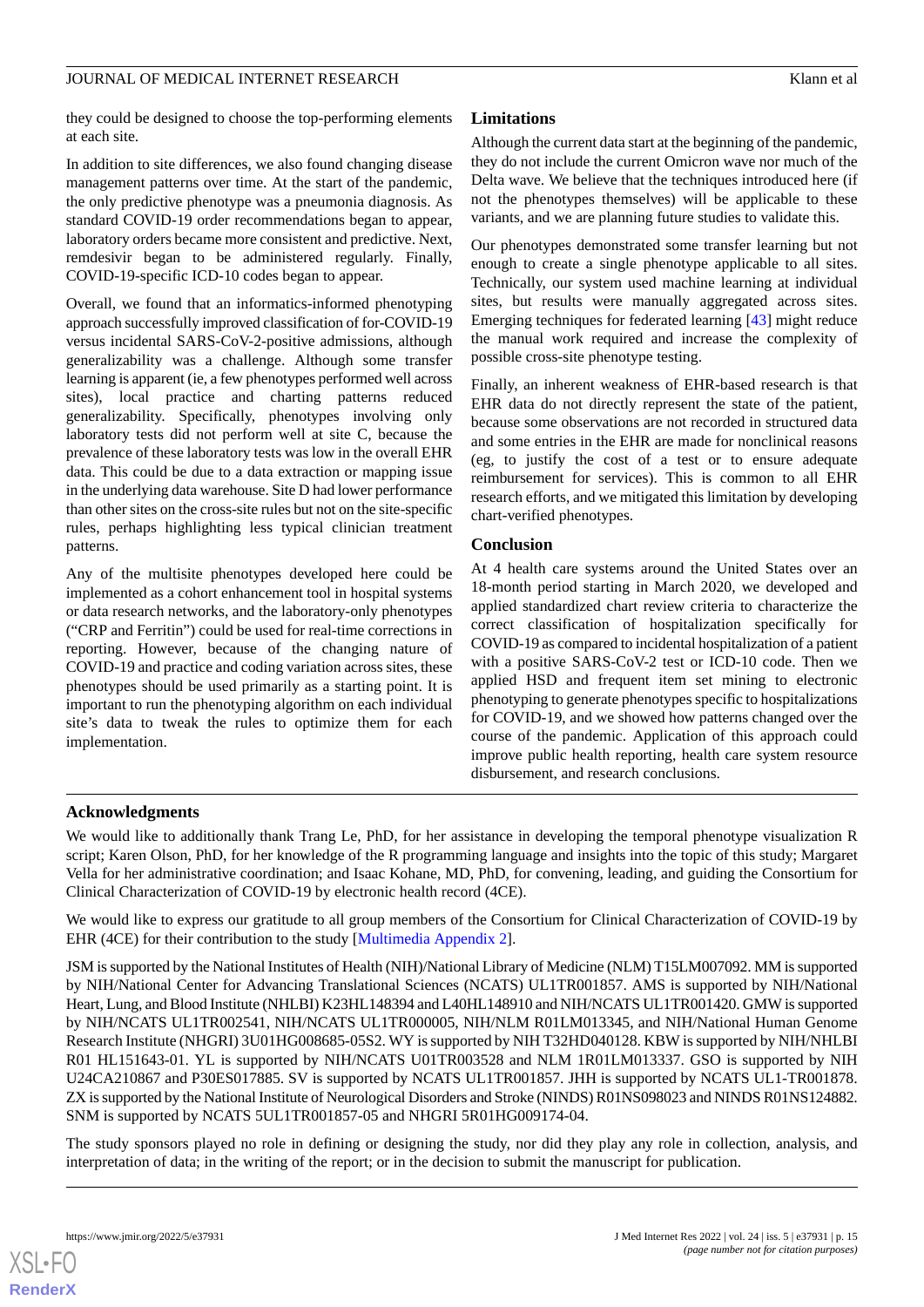# **Data Availability**

All data analysis code developed for this study is available under the Mozilla Public License v2 with a health care disclaimer.

The electronic health record (EHR) data sets analyzed during this study cannot be made publicly available due to regulations for protecting patient privacy and confidentiality. These regulations also prevent the data from being made available upon request from the authors. Any questions about the data set can be directed to the corresponding author.

# **Authors' Contributions**

JGK and SNM conceptualized and designed the study. ZHS, GAB, JGK, and SNM conceptualized and designed the chart review process. JGK, ZHS, MRH, CJK, JSM, MM, MJS, ACP, GMW, WY, YL, SV, ZX, and GAB contributed to data collection (of electronic health record [EHR] data or chart reviews). JGK, ZHS, MRH, CJK, JSM, MM, MJS, ACP, AMS, GMW, WY, PA, KBW, GSO, SV, JHH, ZX, GAB, and SNM contributed to data analysis or interpretation. JGK, ZHS, MRH, CJK, MM, HE, AMS, GMW, PA, KBW, YL, GSO, JHH, ZX, GAB, and SNM contributed to drafting and revision of the manuscript. SNM contributed to grant funding. All authors approved the final draft of the manuscript.

# **Conflicts of Interest**

The authors declare that they have no conflicts of interest. JGK reports a consulting relationship with the i2b2-tranSMART Foundation through Invocate, Inc. CJK reports consulting for the University of California, Berkeley; the University of Southern California (USC), and the University of California, San Francisco (UCSF). AMS reports funding from the National Institutes of Health (NIH)/National Institute of Diabetes and Digestive and Kidney Diseases (NIDDK) R01DK127208, NIH/National Heart, Lung, and Blood Institute (NHLBI) R01HL146818, and institutional pilot awards from the Wake Forest School of Medicine. GMW reports consulting for the i2b2-tranSMART Foundation. PA reports consulting for the Cincinnati Children's Hospital Medical Center (CCHMC) and Boston Children's Hospital (BCH). ZX has received research support from the NIH, the Department of Defense, and Octave Biosciences and has served on the scientific advisory board for Genentech/Roche. SNM reports professional relationships with the Scientific Advisory Board for Boston University, the Universidad de Puerto Rico, the University of California, Los Angeles (UCLA), the University of Massachusetts Medical School (UMMS), and the Kenner Family Research Fund.

# <span id="page-15-6"></span>**Multimedia Appendix 1**

<span id="page-15-7"></span>4CE data dictionary. 4CE: Consortium for Clinical Characterization of COVID-19 by EHR. EHR: electronic health record. [[PDF File \(Adobe PDF File\), 278 KB](https://jmir.org/api/download?alt_name=jmir_v24i5e37931_app1.pdf&filename=10d3a9562981e83db90331d8699ca0de.pdf)-[Multimedia Appendix 1\]](https://jmir.org/api/download?alt_name=jmir_v24i5e37931_app1.pdf&filename=10d3a9562981e83db90331d8699ca0de.pdf)

# **Multimedia Appendix 2**

<span id="page-15-0"></span>List of group members of the Consortium for Clinical Characterization of COVID-19 by EHR (4CE). [[DOCX File , 18 KB](https://jmir.org/api/download?alt_name=jmir_v24i5e37931_app2.docx&filename=cca7c8fc24939374601cc26e3a977565.docx)-[Multimedia Appendix 2\]](https://jmir.org/api/download?alt_name=jmir_v24i5e37931_app2.docx&filename=cca7c8fc24939374601cc26e3a977565.docx)

# <span id="page-15-5"></span>**References**

- 1. Haendel MA, Chute CG, Bennett TD, Eichmann DA, Guinney J, Kibbe WA, N3C Consortium. The National COVID Cohort Collaborative (N3C): rationale, design, infrastructure, and deployment. J Am Med Inform Assoc 2021 Mar 01;28(3):427-443 [[FREE Full text](http://europepmc.org/abstract/MED/32805036)] [doi: [10.1093/jamia/ocaa196](http://dx.doi.org/10.1093/jamia/ocaa196)] [Medline: [32805036\]](http://www.ncbi.nlm.nih.gov/entrez/query.fcgi?cmd=Retrieve&db=PubMed&list_uids=32805036&dopt=Abstract)
- <span id="page-15-1"></span>2. Brat GA, Weber GM, Gehlenborg N, Avillach P, Palmer NP, Chiovato L, et al. International electronic health record-derived COVID-19 clinical course profiles: the 4CE consortium. NPJ Digit Med 2020;3:109 [\[FREE Full text\]](https://doi.org/10.1038/s41746-020-00308-0) [doi: [10.1038/s41746-020-00308-0\]](http://dx.doi.org/10.1038/s41746-020-00308-0) [Medline: [32864472\]](http://www.ncbi.nlm.nih.gov/entrez/query.fcgi?cmd=Retrieve&db=PubMed&list_uids=32864472&dopt=Abstract)
- <span id="page-15-2"></span>3. Murphy SN, Weber G, Mendis M, Gainer V, Chueh HC, Churchill S, et al. Serving the enterprise and beyond with informatics for integrating biology and the bedside (i2b2). J Am Med Inform Assoc 2010;17(2):124-130 [[FREE Full text](http://europepmc.org/abstract/MED/20190053)] [doi: [10.1136/jamia.2009.000893](http://dx.doi.org/10.1136/jamia.2009.000893)] [Medline: [20190053\]](http://www.ncbi.nlm.nih.gov/entrez/query.fcgi?cmd=Retrieve&db=PubMed&list_uids=20190053&dopt=Abstract)
- <span id="page-15-4"></span><span id="page-15-3"></span>4. Visweswaran S, Samayamuthu MJ, Morris M, Weber GM, MacFadden D, Trevvett P, et al. Development of a coronavirus disease 2019 (COVID-19) application ontology for the Accrual to Clinical Trials (ACT) network. JAMIA Open 2021 Apr;4(2):ooab036 [[FREE Full text\]](http://europepmc.org/abstract/MED/34113801) [doi: [10.1093/jamiaopen/ooab036](http://dx.doi.org/10.1093/jamiaopen/ooab036)] [Medline: [34113801](http://www.ncbi.nlm.nih.gov/entrez/query.fcgi?cmd=Retrieve&db=PubMed&list_uids=34113801&dopt=Abstract)]
- 5. Khullar D. Do the Omicron Numbers Mean What We Think They Mean? The New Yorker. 2022 Jan 16. URL: [https:/](https://www.newyorker.com/magazine/2022/01/24/do-the-omicron-numbers-mean-what-we-think-they-mean) [/www.newyorker.com/magazine/2022/01/24/do-the-omicron-numbers-mean-what-we-think-they-mean](https://www.newyorker.com/magazine/2022/01/24/do-the-omicron-numbers-mean-what-we-think-they-mean) [accessed 2022-01-25]
- 6. Centers for Disease Control and Prevention. ICD-10-CM Official Coding and Reporting Guidelines. National Center for Health Statistics. 2020. URL:<https://www.cdc.gov/nchs/data/icd/COVID-19-guidelines-final.pdf> [accessed 2022-04-29]
- 7. Bennett TD, Moffitt RA, Hajagos JG, Amor B, Anand A, Bissell MM, National COVID Cohort Collaborative (N3C) Consortium. Clinical characterization and prediction of clinical severity of SARS-CoV-2 infection among US adults using data from the US National COVID Cohort Collaborative. JAMA Netw Open 2021 Jul 01;4(7):e2116901 [\[FREE Full text](https://jamanetwork.com/journals/jamanetworkopen/fullarticle/10.1001/jamanetworkopen.2021.16901)] [doi: [10.1001/jamanetworkopen.2021.16901\]](http://dx.doi.org/10.1001/jamanetworkopen.2021.16901) [Medline: [34255046](http://www.ncbi.nlm.nih.gov/entrez/query.fcgi?cmd=Retrieve&db=PubMed&list_uids=34255046&dopt=Abstract)]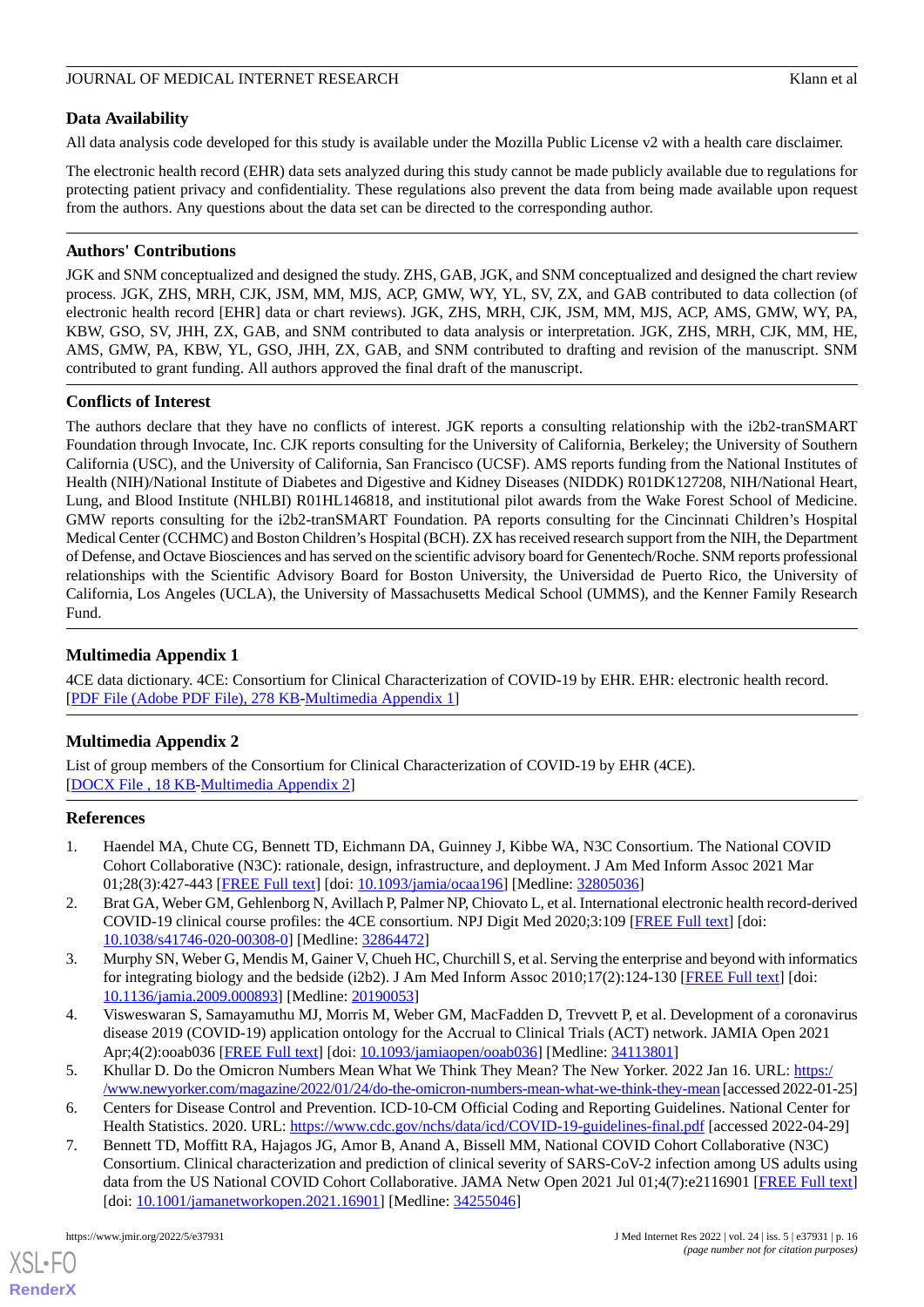- <span id="page-16-0"></span>8. Al-Aly Z, Xie Y, Bowe B. High-dimensional characterization of post-acute sequelae of COVID-19. Nature 2021 Jun;594(7862):259-264. [doi: [10.1038/s41586-021-03553-9](http://dx.doi.org/10.1038/s41586-021-03553-9)] [Medline: [33887749](http://www.ncbi.nlm.nih.gov/entrez/query.fcgi?cmd=Retrieve&db=PubMed&list_uids=33887749&dopt=Abstract)]
- <span id="page-16-1"></span>9. National Notifiable Diseases Surveillance System (NNDSS), Centers for Disease Control and Prevention. Coronavirus Disease 2019 (COVID-19) 2021 Case Definition. 2021. URL: [https://ndc.services.cdc.gov/case-definitions/](https://ndc.services.cdc.gov/case-definitions/coronavirus-disease-2019-2021/) [coronavirus-disease-2019-2021/](https://ndc.services.cdc.gov/case-definitions/coronavirus-disease-2019-2021/) [accessed 2022-04-29]
- <span id="page-16-2"></span>10. Sah P, Fitzpatrick MC, Zimmer CF, Abdollahi E, Juden-Kelly L, Moghadas SM, et al. Asymptomatic SARS-CoV-2 infection: a systematic review and meta-analysis. Proc Natl Acad Sci U S A 2021 Aug 24;118(34):e2109229118 [[FREE](https://www.pnas.org/doi/abs/10.1073/pnas.2109229118?url_ver=Z39.88-2003&rfr_id=ori:rid:crossref.org&rfr_dat=cr_pub%3dpubmed) [Full text\]](https://www.pnas.org/doi/abs/10.1073/pnas.2109229118?url_ver=Z39.88-2003&rfr_id=ori:rid:crossref.org&rfr_dat=cr_pub%3dpubmed) [doi: [10.1073/pnas.2109229118](http://dx.doi.org/10.1073/pnas.2109229118)] [Medline: [34376550](http://www.ncbi.nlm.nih.gov/entrez/query.fcgi?cmd=Retrieve&db=PubMed&list_uids=34376550&dopt=Abstract)]
- 11. Buitrago-Garcia D, Egli-Gany D, Counotte MJ, Hossmann S, Imeri H, Ipekci AM, et al. Occurrence and transmission potential of asymptomatic and presymptomatic SARS-CoV-2 infections: a living systematic review and meta-analysis. PLoS Med 2020 Sep;17(9):e1003346 [\[FREE Full text](https://dx.plos.org/10.1371/journal.pmed.1003346)] [doi: [10.1371/journal.pmed.1003346\]](http://dx.doi.org/10.1371/journal.pmed.1003346) [Medline: [32960881](http://www.ncbi.nlm.nih.gov/entrez/query.fcgi?cmd=Retrieve&db=PubMed&list_uids=32960881&dopt=Abstract)]
- <span id="page-16-18"></span>12. Fisman DN, Tuite AR. Asymptomatic infection is the pandemic's dark matter. Proc Natl Acad Sci U S A 2021 Sep 21;118(38):e2114054118 [\[FREE Full text](https://www.pnas.org/doi/abs/10.1073/pnas.2114054118?url_ver=Z39.88-2003&rfr_id=ori:rid:crossref.org&rfr_dat=cr_pub%3dpubmed)] [doi: [10.1073/pnas.2114054118\]](http://dx.doi.org/10.1073/pnas.2114054118) [Medline: [34526404\]](http://www.ncbi.nlm.nih.gov/entrez/query.fcgi?cmd=Retrieve&db=PubMed&list_uids=34526404&dopt=Abstract)
- <span id="page-16-3"></span>13. Cohen JB, D'Agostino McGowan L, Jensen ET, Rigdon J, South AM. Evaluating sources of bias in observational studies of angiotensin-converting enzyme inhibitor/angiotensin II receptor blocker use during COVID-19: beyond confounding. J Hypertens 2021 Apr 01;39(4):795-805 [\[FREE Full text\]](http://europepmc.org/abstract/MED/33186321) [doi: [10.1097/HJH.0000000000002706\]](http://dx.doi.org/10.1097/HJH.0000000000002706) [Medline: [33186321\]](http://www.ncbi.nlm.nih.gov/entrez/query.fcgi?cmd=Retrieve&db=PubMed&list_uids=33186321&dopt=Abstract)
- <span id="page-16-4"></span>14. Garrett N, Tapley A, Andriesen J, Seocharan I, Fisher LH, Bunts L, et al. High rate of asymptomatic carriage associated with variant strain omicron. medRxiv 2022 Jan 14 [[FREE Full text](https://doi.org/10.1101/2021.12.20.21268130)] [doi: [10.1101/2021.12.20.21268130](http://dx.doi.org/10.1101/2021.12.20.21268130)] [Medline: [35043118](http://www.ncbi.nlm.nih.gov/entrez/query.fcgi?cmd=Retrieve&db=PubMed&list_uids=35043118&dopt=Abstract)]
- <span id="page-16-5"></span>15. Yu S, Ma Y, Gronsbell J, Cai T, Ananthakrishnan AN, Gainer VS, et al. Enabling phenotypic big data with PheNorm. J Am Med Inform Assoc 2018 Jan 01;25(1):54-60 [[FREE Full text](http://europepmc.org/abstract/MED/29126253)] [doi: [10.1093/jamia/ocx111](http://dx.doi.org/10.1093/jamia/ocx111)] [Medline: [29126253\]](http://www.ncbi.nlm.nih.gov/entrez/query.fcgi?cmd=Retrieve&db=PubMed&list_uids=29126253&dopt=Abstract)
- <span id="page-16-6"></span>16. Hripcsak G, Albers DJ. Next-generation phenotyping of electronic health records. J Am Med Inform Assoc 2013 Jan 01;20(1):117-121 [[FREE Full text](http://europepmc.org/abstract/MED/22955496)] [doi: [10.1136/amiajnl-2012-001145](http://dx.doi.org/10.1136/amiajnl-2012-001145)] [Medline: [22955496](http://www.ncbi.nlm.nih.gov/entrez/query.fcgi?cmd=Retrieve&db=PubMed&list_uids=22955496&dopt=Abstract)]
- <span id="page-16-7"></span>17. Castro VM, Minnier J, Murphy SN, Kohane I, Churchill SE, Gainer V, International Cohort Collection for Bipolar Disorder Consortium. Validation of electronic health record phenotyping of bipolar disorder cases and controls. Am J Psychiatry 2015 Apr;172(4):363-372 [[FREE Full text](http://europepmc.org/abstract/MED/25827034)] [doi: [10.1176/appi.ajp.2014.14030423\]](http://dx.doi.org/10.1176/appi.ajp.2014.14030423) [Medline: [25827034\]](http://www.ncbi.nlm.nih.gov/entrez/query.fcgi?cmd=Retrieve&db=PubMed&list_uids=25827034&dopt=Abstract)
- <span id="page-16-9"></span><span id="page-16-8"></span>18. Klann JG, Estiri H, Weber GM, Moal B, Avillach P, Hong C, Consortium for Clinical Characterization of COVID-19 by EHR (4CE) (CONSORTIA AUTHOR), et al. Validation of an internationally derived patient severity phenotype to support COVID-19 analytics from electronic health record data. J Am Med Inform Assoc 2021 Jul 14;28(7):1411-1420 [\[FREE Full](http://europepmc.org/abstract/MED/33566082) [text](http://europepmc.org/abstract/MED/33566082)] [doi: [10.1093/jamia/ocab018\]](http://dx.doi.org/10.1093/jamia/ocab018) [Medline: [33566082](http://www.ncbi.nlm.nih.gov/entrez/query.fcgi?cmd=Retrieve&db=PubMed&list_uids=33566082&dopt=Abstract)]
- <span id="page-16-10"></span>19. 4CE: Consortium for Clinical Characterization of COVID-19 by EHR. URL:<https://covidclinical.net/> [accessed 2022-04-29]
- 20. Weber GM, Zhang HG, L'Yi S, Bonzel C, Hong C, Avillach P, et al. International changes in COVID-19 clinical trajectories across 315 hospitals and 6 countries: retrospective cohort study. J Med Internet Res 2021 Oct 11;23(10):e31400 [\[FREE](https://www.jmir.org/2021/10/e31400/) [Full text\]](https://www.jmir.org/2021/10/e31400/) [doi: [10.2196/31400\]](http://dx.doi.org/10.2196/31400) [Medline: [34533459](http://www.ncbi.nlm.nih.gov/entrez/query.fcgi?cmd=Retrieve&db=PubMed&list_uids=34533459&dopt=Abstract)]
- <span id="page-16-11"></span>21. Kohane IS, Aronow BJ, Avillach P, Beaulieu-Jones BK, Bellazzi R, Bradford RL, Consortium For Clinical Characterization Of COVID-19 By EHR (4CE), et al. What every reader should know about studies using electronic health record data but may be afraid to ask. J Med Internet Res 2021 Mar 02;23(3):e22219 [\[FREE Full text\]](https://www.jmir.org/2021/3/e22219/) [doi: [10.2196/22219](http://dx.doi.org/10.2196/22219)] [Medline: [33600347](http://www.ncbi.nlm.nih.gov/entrez/query.fcgi?cmd=Retrieve&db=PubMed&list_uids=33600347&dopt=Abstract)]
- <span id="page-16-13"></span><span id="page-16-12"></span>22. Fatima S. Mass. Hospitals Will Begin Reporting Primary vs. Incidental COVID-19 Admissions on Monday, DPH Says. The Boston Globe. 2022. URL: [https://www.bostonglobe.com/2022/01/06/nation/](https://www.bostonglobe.com/2022/01/06/nation/teachers-union-accuses-state-gross-incompetence-questions-swirl-around-masks-distributed-school-staff/) [teachers-union-accuses-state-gross-incompetence-questions-swirl-around-masks-distributed-school-staff/](https://www.bostonglobe.com/2022/01/06/nation/teachers-union-accuses-state-gross-incompetence-questions-swirl-around-masks-distributed-school-staff/) [accessed 2022-01-26]
- <span id="page-16-14"></span>23. Bebinger M. State Changes COVID Reporting to Distinguish between Primary and Incidental Hospital Cases. WBUR. 2022. URL: <https://www.wbur.org/news/2022/01/21/massachusetts-primary-incidental-coronavirus-grouping> [accessed 2022-01-26]
- <span id="page-16-15"></span>24. Agniel D, Kohane IS, Weber GM. Biases in electronic health record data due to processes within the healthcare system: retrospective observational study. BMJ 2018 Apr 30;361:k1479 [\[FREE Full text\]](http://www.bmj.com/lookup/pmidlookup?view=long&pmid=29712648) [doi: [10.1136/bmj.k1479](http://dx.doi.org/10.1136/bmj.k1479)] [Medline: [29712648](http://www.ncbi.nlm.nih.gov/entrez/query.fcgi?cmd=Retrieve&db=PubMed&list_uids=29712648&dopt=Abstract)]
- <span id="page-16-16"></span>25. Agrawal R, Imieliński T, Swami A. Mining association rules between sets of items in large databases. 1993 Jun Presented at: Proceedings of the 1993 ACM SIGMOD International Conference on Management of Data; 1993; New York, NY p. 207-216. [doi: [10.1145/170036.170072](http://dx.doi.org/10.1145/170036.170072)]
- <span id="page-16-17"></span>26. Agrawal R, Srikant R. Fast Algorithms for Mining Association Rules.: IBM Almaden Research Center URL: [https://citeseerx.](https://citeseerx.ist.psu.edu/viewdoc/download?doi=10.1.1.40.7506&rep=rep1&type=pdf) [ist.psu.edu/viewdoc/download?doi=10.1.1.40.7506&rep=rep1&type=pdf](https://citeseerx.ist.psu.edu/viewdoc/download?doi=10.1.1.40.7506&rep=rep1&type=pdf) [accessed 2022-04-29]
- 27. Wright A, Chen ES, Maloney FL. An automated technique for identifying associations between medications, laboratory results and problems. J Biomed Inform 2010 Dec;43(6):891-901 [\[FREE Full text\]](https://linkinghub.elsevier.com/retrieve/pii/S1532-0464(10)00141-3) [doi: [10.1016/j.jbi.2010.09.009\]](http://dx.doi.org/10.1016/j.jbi.2010.09.009) [Medline: [20884377](http://www.ncbi.nlm.nih.gov/entrez/query.fcgi?cmd=Retrieve&db=PubMed&list_uids=20884377&dopt=Abstract)]
- 28. Klann JG, Szolovits P, Downs SM, Schadow G. Decision support from local data: creating adaptive order menus from past clinician behavior. J Biomed Inform 2014 Apr;48:84-93 [\[FREE Full text\]](https://linkinghub.elsevier.com/retrieve/pii/S1532-0464(13)00196-2) [doi: [10.1016/j.jbi.2013.12.005\]](http://dx.doi.org/10.1016/j.jbi.2013.12.005) [Medline: [24355978](http://www.ncbi.nlm.nih.gov/entrez/query.fcgi?cmd=Retrieve&db=PubMed&list_uids=24355978&dopt=Abstract)]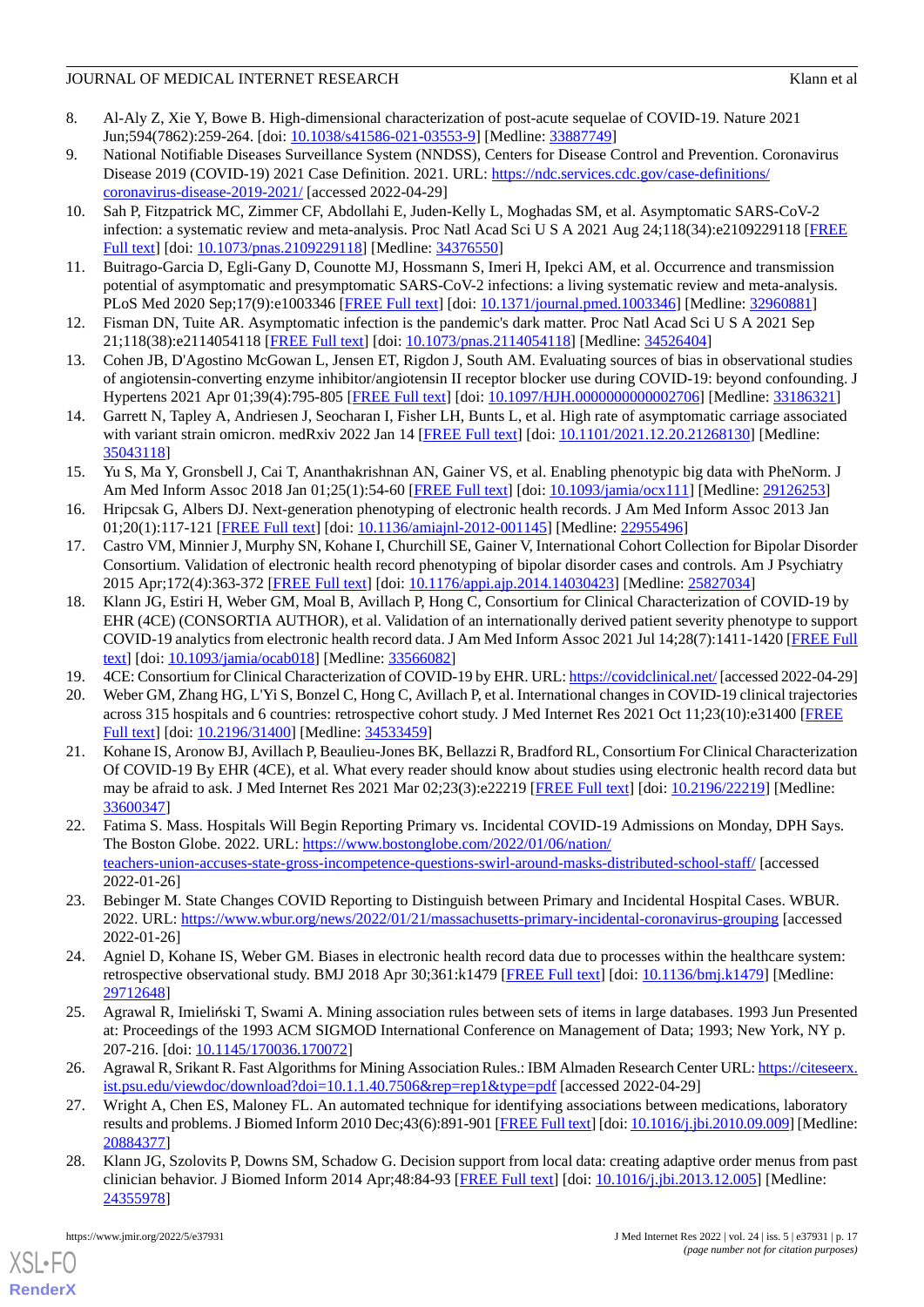- <span id="page-17-0"></span>29. Adamo J. Data Mining for Association Rules and Sequential Patterns: Sequential and Parallel Algorithms. Berlin/Heidelberg, Germany: Springer Science & Business Media; 2001.
- <span id="page-17-2"></span><span id="page-17-1"></span>30. Klann J. Jeff Klann's 4CE-Related Tools Github. URL: <https://github.com/jklann/jgk-i2b2tools> [accessed 2022-03-16]
- <span id="page-17-3"></span>31. Klann JG, Joss M, Shirali R, Natter M, Schneeweiss S, Mandl KD, et al. The ad-hoc uncertainty principle of patient privacy. AMIA Jt Summits Transl Sci Proc 2018;2017:132-138 [[FREE Full text\]](http://europepmc.org/abstract/MED/29888058) [Medline: [29888058\]](http://www.ncbi.nlm.nih.gov/entrez/query.fcgi?cmd=Retrieve&db=PubMed&list_uids=29888058&dopt=Abstract)
- 32. CMS Releases Recommendations on Adult Elective Surgeries, Non-Essential Medical, Surgical, and Dental Procedures During COVID-19 Response. CMS Newsroom. 2020. URL: [https://www.cms.gov/newsroom/press-releases/](https://www.cms.gov/newsroom/press-releases/cms-releases-recommendations-adult-elective-surgeries-non-essential-medical-surgical-and-dental) [cms-releases-recommendations-adult-elective-surgeries-non-essential-medical-surgical-and-dental](https://www.cms.gov/newsroom/press-releases/cms-releases-recommendations-adult-elective-surgeries-non-essential-medical-surgical-and-dental) [accessed 2022-04-29]
- <span id="page-17-4"></span>33. Lan L, Xu D, Ye G, Xia C, Wang S, Li Y, et al. Positive RT-PCR test results in patients recovered from COVID-19. JAMA 2020 Apr 21;323(15):1502-1503 [\[FREE Full text\]](http://europepmc.org/abstract/MED/32105304) [doi: [10.1001/jama.2020.2783\]](http://dx.doi.org/10.1001/jama.2020.2783) [Medline: [32105304\]](http://www.ncbi.nlm.nih.gov/entrez/query.fcgi?cmd=Retrieve&db=PubMed&list_uids=32105304&dopt=Abstract)
- 34. Wu J, Liu X, Liu J, Liao H, Long S, Zhou N, et al. Coronavirus disease 2019 test results after clinical recovery and hospital discharge among patients in China. JAMA Netw Open 2020 May 01;3(5):e209759 [[FREE Full text](https://jamanetwork.com/journals/jamanetworkopen/fullarticle/10.1001/jamanetworkopen.2020.9759)] [doi: [10.1001/jamanetworkopen.2020.9759](http://dx.doi.org/10.1001/jamanetworkopen.2020.9759)] [Medline: [32442288](http://www.ncbi.nlm.nih.gov/entrez/query.fcgi?cmd=Retrieve&db=PubMed&list_uids=32442288&dopt=Abstract)]
- <span id="page-17-5"></span>35. Skittrall JP, Wilson M, Smielewska AA, Parmar S, Fortune MD, Sparkes D, et al. Specificity and positive predictive value of SARS-CoV-2 nucleic acid amplification testing in a low-prevalence setting. Clin Microbiol Infect 2021 Mar; 27(3): 469.e9-469.e15 [\[FREE Full text\]](https://linkinghub.elsevier.com/retrieve/pii/S1198-743X(20)30614-5) [doi: 10.1016/j.cmi. 2020.10.003] [Medline: [33068757\]](http://www.ncbi.nlm.nih.gov/entrez/query.fcgi?cmd=Retrieve&db=PubMed&list_uids=33068757&dopt=Abstract)
- <span id="page-17-6"></span>36. Mina MJ, Peto TE, García-Fiñana M, Semple MG, Buchan IE. Clarifying the evidence on SARS-CoV-2 antigen rapid tests in public health responses to COVID-19. Lancet 2021 Apr 17;397(10283):1425-1427 [\[FREE Full text](http://europepmc.org/abstract/MED/33609444)] [doi: [10.1016/S0140-6736\(21\)00425-6\]](http://dx.doi.org/10.1016/S0140-6736(21)00425-6) [Medline: [33609444](http://www.ncbi.nlm.nih.gov/entrez/query.fcgi?cmd=Retrieve&db=PubMed&list_uids=33609444&dopt=Abstract)]
- <span id="page-17-7"></span>37. Weber GM, Kohane IS. Extracting physician group intelligence from electronic health records to support evidence based medicine. PLoS One 2013;8(5):e64933 [[FREE Full text\]](https://dx.plos.org/10.1371/journal.pone.0064933) [doi: [10.1371/journal.pone.0064933](http://dx.doi.org/10.1371/journal.pone.0064933)] [Medline: [23734227](http://www.ncbi.nlm.nih.gov/entrez/query.fcgi?cmd=Retrieve&db=PubMed&list_uids=23734227&dopt=Abstract)]
- <span id="page-17-8"></span>38. Batlle D, Soler MJ, Sparks MA, Hiremath S, South AM, Welling PA, COVID-19ACE2 in Cardiovascular, Lung, Kidney Working Group. Acute kidney injury in COVID-19: emerging evidence of a distinct pathophysiology. J Am Soc Nephrol 2020 Jul;31(7):1380-1383 [\[FREE Full text\]](https://jasn.asnjournals.org/cgi/pmidlookup?view=long&pmid=32366514) [doi: [10.1681/ASN.2020040419](http://dx.doi.org/10.1681/ASN.2020040419)] [Medline: [32366514](http://www.ncbi.nlm.nih.gov/entrez/query.fcgi?cmd=Retrieve&db=PubMed&list_uids=32366514&dopt=Abstract)]
- <span id="page-17-9"></span>39. Huang C, Wang Y, Li X, Ren L, Zhao J, Hu Y, et al. Clinical features of patients infected with 2019 novel coronavirus in Wuhan, China. Lancet 2020 Feb 15;395(10223):497-506 [[FREE Full text](https://linkinghub.elsevier.com/retrieve/pii/S0140-6736(20)30183-5)] [doi: [10.1016/S0140-6736\(20\)30183-5\]](http://dx.doi.org/10.1016/S0140-6736(20)30183-5) [Medline: [31986264](http://www.ncbi.nlm.nih.gov/entrez/query.fcgi?cmd=Retrieve&db=PubMed&list_uids=31986264&dopt=Abstract)]
- <span id="page-17-10"></span>40. Guan W, Ni Z, Hu Y, Liang W, Ou C, He J, China Medical Treatment Expert Group for Covid-19. Clinical characteristics of coronavirus disease 2019 in China. N Engl J Med 2020 Apr 30;382(18):1708-1720 [\[FREE Full text\]](http://europepmc.org/abstract/MED/32109013) [doi: [10.1056/NEJMoa2002032](http://dx.doi.org/10.1056/NEJMoa2002032)] [Medline: [32109013](http://www.ncbi.nlm.nih.gov/entrez/query.fcgi?cmd=Retrieve&db=PubMed&list_uids=32109013&dopt=Abstract)]
- <span id="page-17-11"></span>41. Kim A, Gandhi RT. COVID-19: Management in Hospitalized Adults. UpToDate. 2022. URL: [https://www.uptodate.com/](https://www.uptodate.com/contents/covid-19-management-in-hospitalized-adults?search=covid-19%20admission%20management&source=covid19_landing&usage_type=main_section) [contents/](https://www.uptodate.com/contents/covid-19-management-in-hospitalized-adults?search=covid-19%20admission%20management&source=covid19_landing&usage_type=main_section) [covid-19-management-in-hospitalized-adults?search=covid-19%20admission%20management&source=covid19\\_landing&usage\\_type=main\\_section](https://www.uptodate.com/contents/covid-19-management-in-hospitalized-adults?search=covid-19%20admission%20management&source=covid19_landing&usage_type=main_section)

[accessed 2022-04-29]

- <span id="page-17-12"></span>42. Centers for Disease Control and Prevention. Interim Clinical Guidance for Management of Patients with Confirmed Coronavirus Disease (COVID-19). URL: [https://www.cdc.gov/coronavirus/2019-ncov/hcp/](https://www.cdc.gov/coronavirus/2019-ncov/hcp/clinical-guidance-management-patients.html) [clinical-guidance-management-patients.html](https://www.cdc.gov/coronavirus/2019-ncov/hcp/clinical-guidance-management-patients.html) [accessed 2022-02-04]
- 43. Pfitzner B, Steckhan N, Arnrich B. Federated learning in a medical context: a systematic literature review. ACM Trans Internet Technol 2021 Jun;21(2):1-31. [doi: [10.1145/3412357](http://dx.doi.org/10.1145/3412357)]

# **Abbreviations**

**4CE:** Consortium for Clinical Characterization of COVID-19 by EHR **BIDMC:** Beth Israel Deaconess Medical Center **CRP:** C-reactive protein **EHR:** electronic health record **HSD:** hospital system dynamics **ICD-10:** International Classification of Diseases, Tenth Revision **IRB:** Institutional Review Board **INR:** international normalized ratio **LDH:** lactate dehydrogenase **MGB:** Mass General Brigham **NWU:** Northwestern University **PCR:** polymerase chain reaction **PPV:** positive predictive value **UPITT:** University of Pittsburgh/University of Pittsburgh Medical Center



**[RenderX](http://www.renderx.com/)**